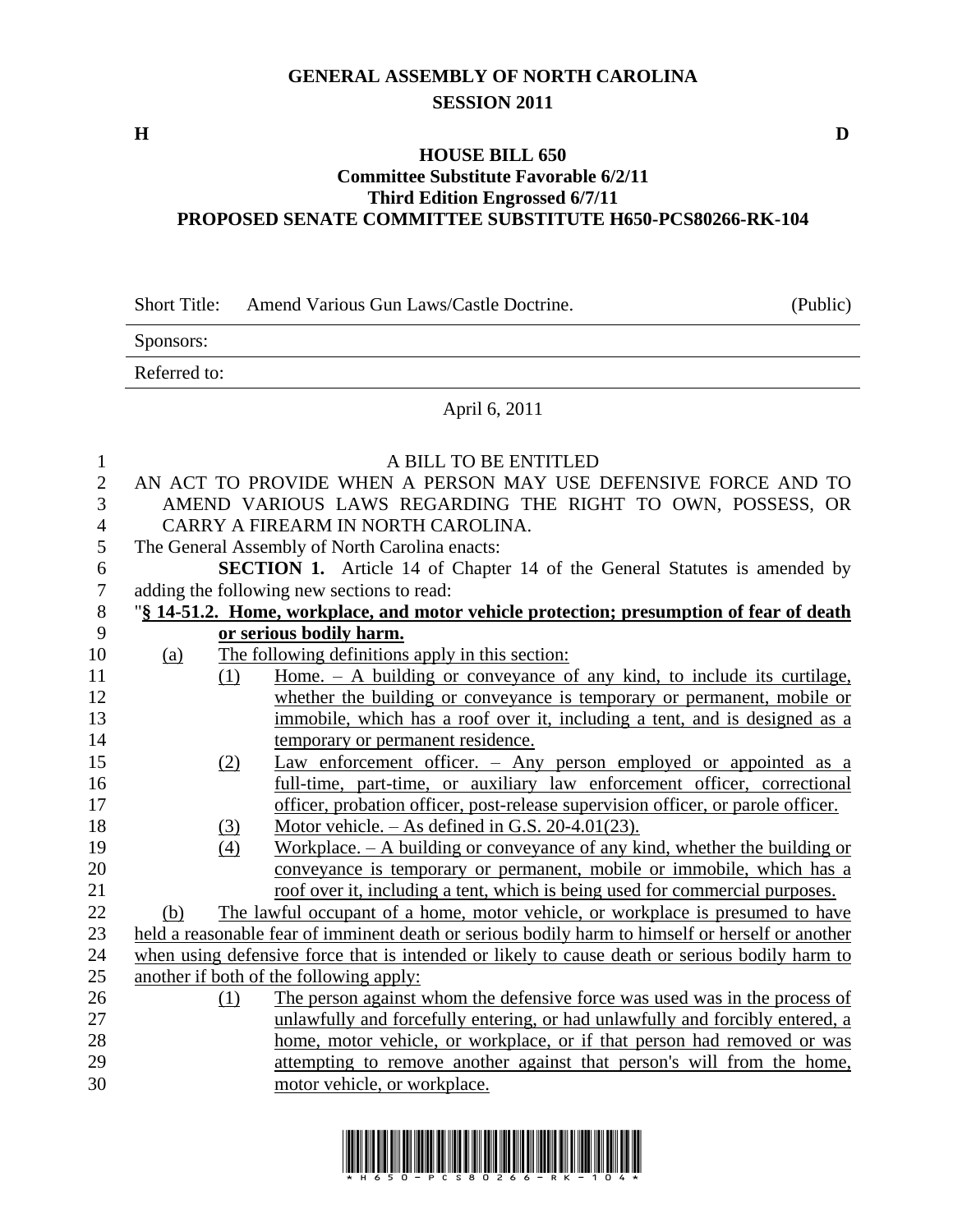|                        | <b>General Assembly Of North Carolina</b>                                                                                                                      | <b>Session 2011</b> |
|------------------------|----------------------------------------------------------------------------------------------------------------------------------------------------------------|---------------------|
| (2)                    | The person who uses defensive force knew or had reason to believe that an                                                                                      |                     |
|                        | unlawful and forcible entry or unlawful and forcible act was occurring or                                                                                      |                     |
|                        | had occurred.                                                                                                                                                  |                     |
| (c)                    | The presumption set forth in subsection (b) of this section shall be rebuttable and                                                                            |                     |
|                        | does not apply in any of the following circumstances:                                                                                                          |                     |
| (1)                    | The person against whom the defensive force is used has the right to be in or                                                                                  |                     |
|                        | is a lawful resident of the home, motor vehicle, or workplace, such as an                                                                                      |                     |
|                        | owner or lessee, and there is not an injunction for protection from domestic                                                                                   |                     |
|                        | violence or a written pretrial supervision order of no contact against that                                                                                    |                     |
|                        | person.                                                                                                                                                        |                     |
| (2)                    | The person sought to be removed from the home, motor vehicle, or                                                                                               |                     |
|                        | workplace is a child or grandchild or is otherwise in the lawful custody or                                                                                    |                     |
|                        | under the lawful guardianship of the person against whom the defensive                                                                                         |                     |
|                        | force is used.                                                                                                                                                 |                     |
| (3)                    | The person who uses defensive force is engaged in, attempting to escape                                                                                        |                     |
|                        | from, or using the home, motor vehicle, or workplace to further any criminal                                                                                   |                     |
|                        | offense that involves the use or threat of physical force or violence against                                                                                  |                     |
|                        | any individual.                                                                                                                                                |                     |
| $\Delta$               | The person against whom the defensive force is used is a law enforcement                                                                                       |                     |
|                        | officer or bail bondsman who enters or attempts to enter a home, motor                                                                                         |                     |
|                        | vehicle, or workplace in the lawful performance of his or her official duties,<br>and the officer or bail bondsman identified himself or herself in accordance |                     |
|                        | with any applicable law or the person using force knew or reasonably should                                                                                    |                     |
|                        | have known that the person entering or attempting to enter was a law                                                                                           |                     |
|                        | enforcement officer or bail bondsman in the lawful performance of his or her                                                                                   |                     |
|                        | official duties.                                                                                                                                               |                     |
| (5)                    | The person against whom the defensive force is used (i) has discontinued all                                                                                   |                     |
|                        | efforts to unlawfully and forcefully enter the home, motor vehicle, or                                                                                         |                     |
|                        | workplace and (ii) has exited the home, motor vehicle, or workplace.                                                                                           |                     |
| (d)                    | A person who unlawfully and by force enters or attempts to enter a person's home,                                                                              |                     |
|                        | motor vehicle, or workplace is presumed to be doing so with the intent to commit an unlawful                                                                   |                     |
|                        | act involving force or violence.                                                                                                                               |                     |
| (e)                    | A person who uses force as permitted by this section is justified in using such force                                                                          |                     |
|                        | and is immune from civil or criminal liability for the use of such force, unless the person                                                                    |                     |
|                        | against whom force was used is a law enforcement officer or bail bondsman who was lawfully                                                                     |                     |
|                        | acting in the performance of his or her official duties and the officer or bail bondsman                                                                       |                     |
|                        | identified himself or herself in accordance with any applicable law or the person using force                                                                  |                     |
|                        | knew or reasonably should have known that the person was a law enforcement officer or bail                                                                     |                     |
|                        | bondsman in the lawful performance of his or her official duties.                                                                                              |                     |
| (f)                    | A lawful occupant within his or her home, motor vehicle, or workplace does not                                                                                 |                     |
|                        | have a duty to retreat from an intruder in the circumstances described in this section.                                                                        |                     |
| (g)<br>the common law. | This section is not intended to repeal or limit any other defense that may exist under                                                                         |                     |
|                        | "\\frac{\epsil{14-51.3}} Use of force in defense of person; relief from criminal or civil liability.                                                           |                     |
| (a)                    | A person is justified in using force, except deadly force, against another when and to                                                                         |                     |
|                        | the extent that the person reasonably believes that the conduct is necessary to defend himself or                                                              |                     |
|                        | herself or another against the other's imminent use of unlawful force. However, a person is                                                                    |                     |
|                        | justified in the use of deadly force and does not have a duty to retreat in any place he or she has                                                            |                     |
|                        | the lawful right to be if either of the following applies:                                                                                                     |                     |
| (1)                    | He or she reasonably believes that such force is necessary to prevent                                                                                          |                     |
|                        | imminent death or great bodily harm to himself or herself or another.                                                                                          |                     |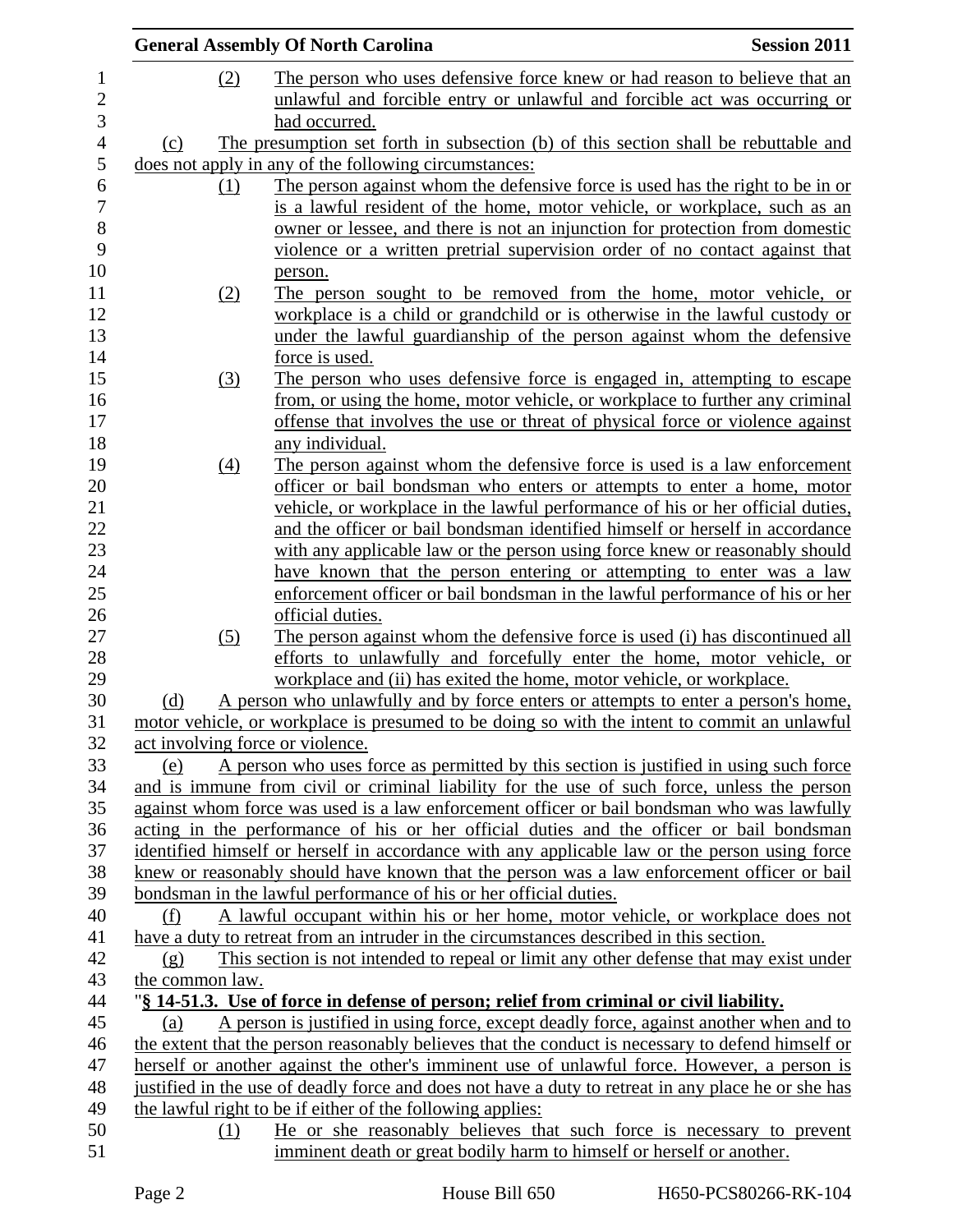|                                   |           | <b>General Assembly Of North Carolina</b>                                                                             | <b>Session 2011</b> |
|-----------------------------------|-----------|-----------------------------------------------------------------------------------------------------------------------|---------------------|
| (2)                               |           | Under the circumstances permitted pursuant to G.S. 14-51.2.                                                           |                     |
| (b)                               |           | A person who uses force as permitted by this section is justified in using such force                                 |                     |
|                                   |           | and is immune from civil or criminal liability for the use of such force, unless the person                           |                     |
|                                   |           | against whom force was used is a law enforcement officer or bail bondsman who was lawfully                            |                     |
|                                   |           | acting in the performance of his or her official duties and the officer or bail bondsman                              |                     |
|                                   |           | identified himself or herself in accordance with any applicable law or the person using force                         |                     |
|                                   |           | knew or reasonably should have known that the person was a law enforcement officer or bail                            |                     |
|                                   |           | bondsman in the lawful performance of his or her official duties.                                                     |                     |
|                                   |           | "§ 14-51.4. Justification for defensive force not available.                                                          |                     |
|                                   |           | The justification described in G.S. 14-51.2 and G.S. 14-51.3 is not available to a person                             |                     |
| who used defensive force and who: |           |                                                                                                                       |                     |
| (1)                               |           | Was attempting to commit, committing, or escaping after the commission of                                             |                     |
|                                   | a felony. |                                                                                                                       |                     |
| (2)                               |           | Initially provokes the use of force against himself or herself. However, the                                          |                     |
|                                   |           | person who initially provokes the use of force against himself or herself will                                        |                     |
|                                   |           | be justified in using defensive force if either of the following occur:                                               |                     |
|                                   | a.        | The force used by the person who was provoked is so serious that the                                                  |                     |
|                                   |           | person using defensive force reasonably believes that he or she was                                                   |                     |
|                                   |           | in imminent danger of death or serious bodily harm, the person using                                                  |                     |
|                                   |           | defensive force had no reasonable means to retreat, and the use of                                                    |                     |
|                                   |           | force which is likely to cause death or serious bodily harm to the                                                    |                     |
|                                   |           | person who was provoked was the only way to escape the danger.                                                        |                     |
|                                   | <u>b.</u> | The person who used defensive force withdraws, in good faith, from                                                    |                     |
|                                   |           | physical contact with the person who was provoked, and indicates                                                      |                     |
|                                   |           | clearly that he or she desires to withdraw and terminate the use of                                                   |                     |
|                                   |           | force, but the person who was provoked continues or resumes the use                                                   |                     |
|                                   |           | of force."                                                                                                            |                     |
|                                   |           | <b>SECTION 2.</b> G.S. 14-51.1 is repealed.                                                                           |                     |
|                                   |           | <b>SECTION 3.</b> G.S. 14-269 reads as rewritten:                                                                     |                     |
|                                   |           | "§ 14-269. Carrying concealed weapons.                                                                                |                     |
| (a)                               |           | It shall be unlawful for any person willfully and intentionally to carry concealed                                    |                     |
|                                   |           | about his person any bowie knife, dirk, dagger, slung shot, loaded cane, metallic knuckles,                           |                     |
|                                   |           | razor, shurikin, stun gun, or other deadly weapon of like kind, except when the person is on the                      |                     |
| person's own premises.            |           |                                                                                                                       |                     |
| $\left( a1\right)$                |           | It shall be unlawful for any person willfully and intentionally to carry concealed                                    |                     |
|                                   |           | about his person any pistol or gun except in the following circumstances:                                             |                     |
| (1)                               |           | The person is on the person's own premises.<br>The deadly weapon is a handgun, and the person has a concealed handgun |                     |
| (2)                               |           | permit issued in accordance with Article 54B of this Chapter or considered                                            |                     |
|                                   |           | valid under G.S. 14-415.24. G.S. 14-415.24, and the person is carrying the                                            |                     |
|                                   |           |                                                                                                                       |                     |
|                                   |           | concealed handgun in accordance with the scope of the concealed handgun<br>permit as set out in G.S. $14-415.11(c)$ . |                     |
| (3)                               |           | The deadly weapon is a handgun and the person is a military permittee as                                              |                     |
|                                   |           | defined under G.S. $14-415.10(2a)$ who provides to the law enforcement                                                |                     |
|                                   |           | officer proof of deployment as required under G.S. 14-415.11(a).                                                      |                     |
| (b)                               |           | This prohibition shall not apply to the following persons:                                                            |                     |
| (1)                               |           | Officers and enlisted personnel of the armed forces of the United States                                              |                     |
|                                   |           | when in discharge of their official duties as such and acting under orders                                            |                     |
|                                   |           | requiring them to carry arms and weapons;                                                                             |                     |
| (2)                               |           | Civil and law enforcement officers of the United States;                                                              |                     |
|                                   |           |                                                                                                                       |                     |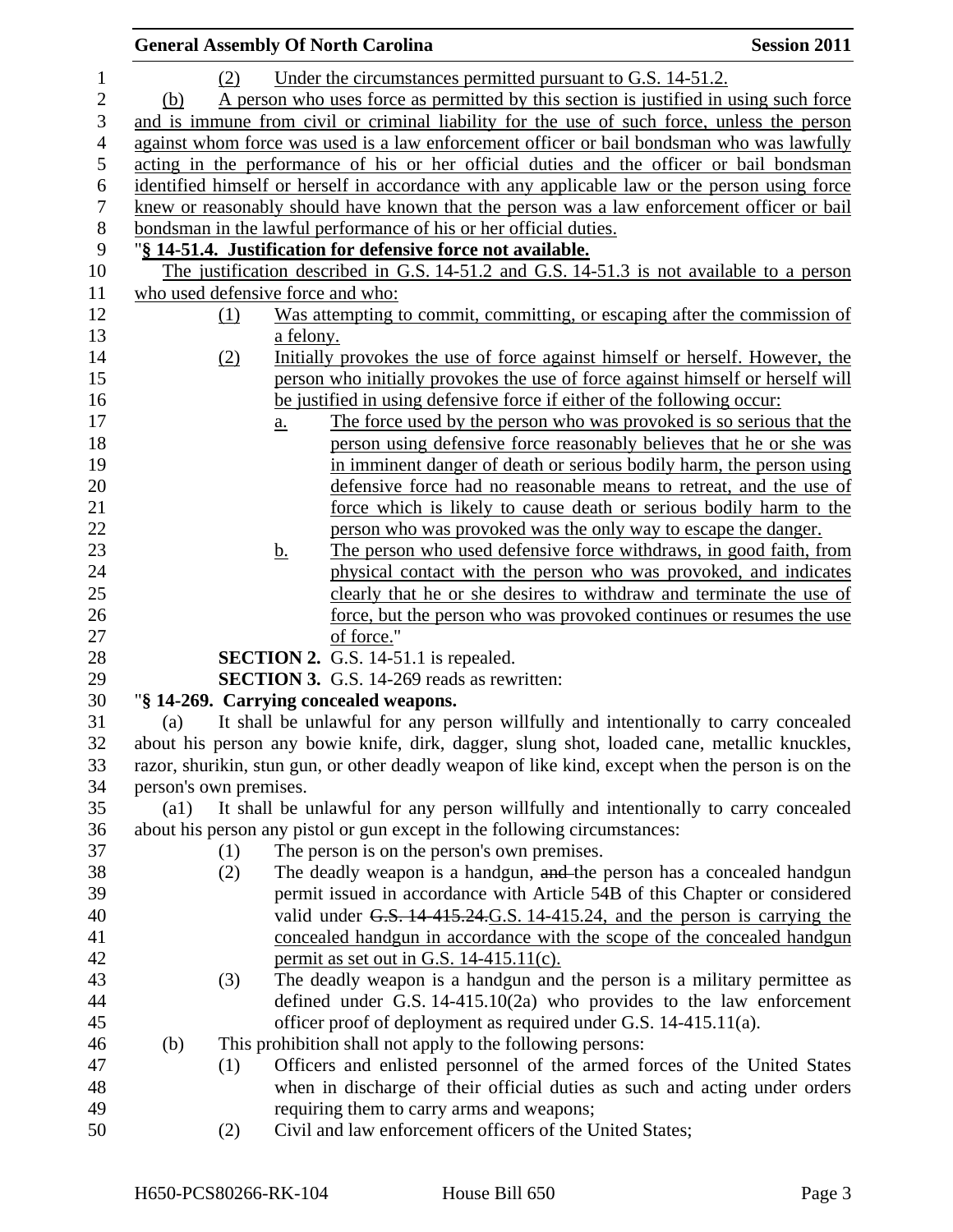|                                                                                                                             | <b>General Assembly Of North Carolina</b>                                                                                                                                                      | <b>Session 2011</b> |
|-----------------------------------------------------------------------------------------------------------------------------|------------------------------------------------------------------------------------------------------------------------------------------------------------------------------------------------|---------------------|
| (3)                                                                                                                         | Officers and soldiers of the militia and the National Guard when called into<br>actual service;                                                                                                |                     |
| (4)                                                                                                                         | Officers of the State, or of any county, city, town, or company police agency<br>charged with the execution of the laws of the State, when acting in the                                       |                     |
|                                                                                                                             | discharge of their official duties;                                                                                                                                                            |                     |
| (4a)                                                                                                                        | Any person who is a district attorney, an assistant district attorney, or an                                                                                                                   |                     |
|                                                                                                                             | investigator employed by the office of a district attorney and who has a                                                                                                                       |                     |
|                                                                                                                             | concealed handgun permit issued in accordance with Article 54B of this<br>Chapter or considered valid under G.S. 14-415.24; provided that the person                                           |                     |
|                                                                                                                             | shall not carry a concealed weapon at any time while in a courtroom or while                                                                                                                   |                     |
|                                                                                                                             | consuming alcohol or an unlawful controlled substance or while alcohol or                                                                                                                      |                     |
|                                                                                                                             | an unlawful controlled substance remains in the person's body. The district                                                                                                                    |                     |
|                                                                                                                             | attorney, assistant district attorney, or investigator shall secure the weapon in                                                                                                              |                     |
|                                                                                                                             | a locked compartment when the weapon is not on the person of the district                                                                                                                      |                     |
|                                                                                                                             | attorney, assistant district attorney, or investigator;                                                                                                                                        |                     |
| (4b)                                                                                                                        | Any person who meets all of the following conditions:                                                                                                                                          |                     |
|                                                                                                                             | Is a qualified retired law enforcement officer as defined in<br><u>a.</u>                                                                                                                      |                     |
|                                                                                                                             | G.S. 14-415.10.<br>Is the holder of a concealed handgun permit in accordance with                                                                                                              |                     |
|                                                                                                                             | <u>b.</u><br>Article 54B of this Chapter.                                                                                                                                                      |                     |
|                                                                                                                             | Is certified by the North Carolina Criminal Justice Education and<br>$\underline{c}$ .                                                                                                         |                     |
|                                                                                                                             | Training Standards Commission pursuant to G.S. 14-415.26.                                                                                                                                      |                     |
| (4c)                                                                                                                        | Detention personnel or correctional officers employed by the State or a unit                                                                                                                   |                     |
|                                                                                                                             | of local government who park a vehicle in a space that is authorized for their                                                                                                                 |                     |
|                                                                                                                             | use in the course of their duties may transport a firearm to the parking space                                                                                                                 |                     |
|                                                                                                                             | and store that firearm in the vehicle parked in the parking space, provided                                                                                                                    |                     |
|                                                                                                                             | that: (i) the firearm is in a closed compartment or container within the locked                                                                                                                |                     |
|                                                                                                                             | vehicle, or (ii) the firearm is in a locked container securely affixed to the                                                                                                                  |                     |
| (5)                                                                                                                         | vehicle.<br>Sworn law-enforcement officers, when off-duty, provided that an officer                                                                                                            |                     |
|                                                                                                                             | does not carry a concealed weapon while consuming alcohol or an unlawful                                                                                                                       |                     |
|                                                                                                                             | controlled substance or while alcohol or an unlawful controlled substance                                                                                                                      |                     |
|                                                                                                                             | remains in the officer's body.                                                                                                                                                                 |                     |
| $\ldots \overset{\text{\normalsize{\hspace{1pt}\text{\normalsize{\hspace{1pt}\text{\scriptsize{\hspace{1pt}}}}}}}}{\cdots}$ |                                                                                                                                                                                                |                     |
|                                                                                                                             | <b>SECTION 4.</b> G.S. 14-269.2(b) reads as rewritten:                                                                                                                                         |                     |
| " $(b)$                                                                                                                     | It shall be a Class I felony for any person knowingly to possess or carry, whether                                                                                                             |                     |
|                                                                                                                             | openly or concealed, any gun, rifle, pistol, or other firearm of any kind on educational property                                                                                              |                     |
|                                                                                                                             | or to a curricular or extracurricular activity sponsored by a school. Unless the conduct is                                                                                                    |                     |
|                                                                                                                             | covered under some other provision of law providing greater punishment, any person who                                                                                                         |                     |
|                                                                                                                             | willfully discharges a firearm of any kind on educational property is guilty of a Class F felony.<br>However, this subsection does not apply to a BB gun, stun gun, air rifle, or air pistol." |                     |
|                                                                                                                             | <b>SECTION 5.</b> G.S. 14-269.4 reads as rewritten:                                                                                                                                            |                     |
|                                                                                                                             | "§ 14-269.4. Weapons on certain State property and in courthouses.                                                                                                                             |                     |
|                                                                                                                             | It shall be unlawful for any person to possess, or carry, whether openly or concealed, any                                                                                                     |                     |
|                                                                                                                             | deadly weapon, not used solely for instructional or officially sanctioned ceremonial purposes in                                                                                               |                     |
|                                                                                                                             | the State Capitol Building, the Executive Mansion, the Western Residence of the Governor, or                                                                                                   |                     |
|                                                                                                                             | on the grounds of any of these buildings, and in any building housing any court of the General                                                                                                 |                     |
|                                                                                                                             | Court of Justice. If a court is housed in a building containing nonpublic uses in addition to the                                                                                              |                     |
|                                                                                                                             | court, then this prohibition shall apply only to that portion of the building used for court                                                                                                   |                     |
|                                                                                                                             | purposes while the building is being used for court purposes.                                                                                                                                  |                     |
|                                                                                                                             | This section shall not apply to: to any of the following:                                                                                                                                      |                     |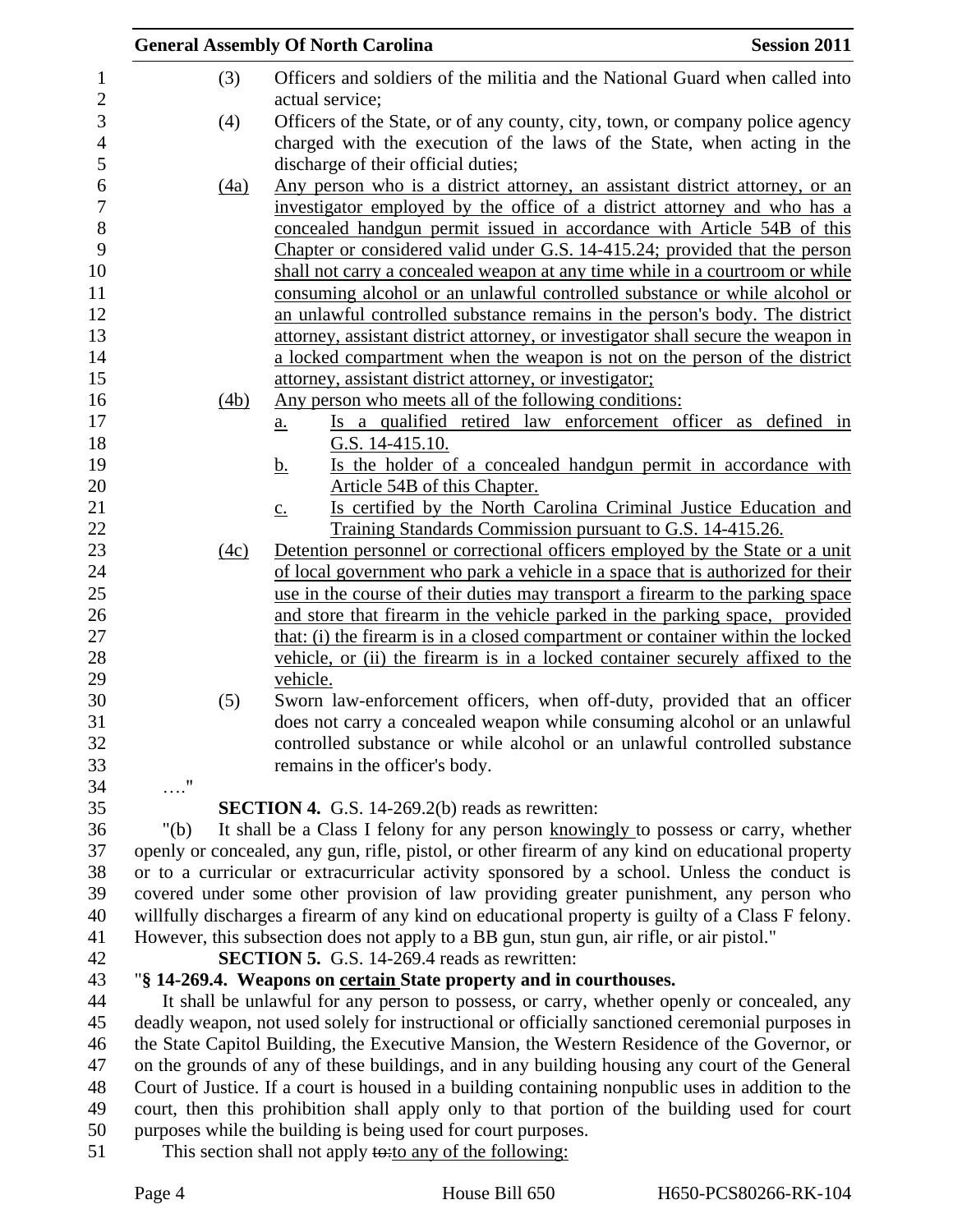| Repealed by S.L. 1997-238, s. 3, effective June 27, 1997,<br>(1)<br>$\mathbf{1}$<br>$\sqrt{2}$<br>A person exempted by the provisions of G.S. 14-269(b), G.S. 14-269(b).<br>(1a)<br>3<br>through (4) Repealed by S.L. 1997-238, s. 3, effective June 27, 1997,<br>(2)<br>$\overline{4}$<br>Any person in a building housing a court of the General Court of Justice in<br>(4a)<br>5<br>possession of a weapon for evidentiary purposes, to deliver it to a<br>6<br>law-enforcement agency, or for purposes of registration, registration.<br>$\overline{7}$<br>Any district court judge or superior court judge who carries or possesses a<br>(4b)<br>8<br>concealed handgun in a building housing a court of the General Court of<br>9<br>Justice if the judge is in the building to discharge his or her official duties<br>10<br>and the judge has a concealed handgun permit issued in accordance with<br>of<br>this<br>Chapter<br>or<br>considered<br>11<br>Article<br>54B<br>valid<br>under<br>G.S. 14-415.24, G.S. 14-415.24.<br>12<br>13<br>Firearms in a courthouse, carried by detention officers employed by and<br>(4c)<br>14<br>authorized by the sheriff to carry firearms, firearms.<br>15<br>Any magistrate who carries or possesses a concealed handgun in any portion<br>(4d)<br>of a building housing a court of the General Court of Justice other than a<br>16<br>courtroom itself unless the magistrate is presiding in that courtroom, if the<br>17<br>18<br>magistrate (i) is in the building to discharge the magistrate's official duties,<br>19<br>(ii) has a concealed handgun permit issued in accordance with Article 54B of<br>20<br>this Chapter or considered valid under G.S. 14-415.24, (iii) has successfully<br>21<br>completed a one-time weapons retention training substantially similar to that<br>22<br>provided to certified law enforcement officers in North Carolina, and (iv)<br>23<br>secures the weapon in a locked compartment when the weapon is not on the<br>24<br>magistrate's person, person.<br>25<br>(5)<br>State-owned rest areas, rest stops along the highways, and State-owned<br>hunting and fishing reservations.<br>26<br>27<br>A person with a permit issued in accordance with Article 54B of this<br>(6)<br>28<br>Chapter or considered valid under G.S. 14-415.24 who has a firearm in a<br>29<br>closed compartment or container within the person's locked vehicle or in a |
|--------------------------------------------------------------------------------------------------------------------------------------------------------------------------------------------------------------------------------------------------------------------------------------------------------------------------------------------------------------------------------------------------------------------------------------------------------------------------------------------------------------------------------------------------------------------------------------------------------------------------------------------------------------------------------------------------------------------------------------------------------------------------------------------------------------------------------------------------------------------------------------------------------------------------------------------------------------------------------------------------------------------------------------------------------------------------------------------------------------------------------------------------------------------------------------------------------------------------------------------------------------------------------------------------------------------------------------------------------------------------------------------------------------------------------------------------------------------------------------------------------------------------------------------------------------------------------------------------------------------------------------------------------------------------------------------------------------------------------------------------------------------------------------------------------------------------------------------------------------------------------------------------------------------------------------------------------------------------------------------------------------------------------------------------------------------------------------------------------------------------------------------------------------------------------------------------------------------------------------------------------------------------------------------------------------------------------------------------------------------------------------------------------------------------------------------------|
|                                                                                                                                                                                                                                                                                                                                                                                                                                                                                                                                                                                                                                                                                                                                                                                                                                                                                                                                                                                                                                                                                                                                                                                                                                                                                                                                                                                                                                                                                                                                                                                                                                                                                                                                                                                                                                                                                                                                                                                                                                                                                                                                                                                                                                                                                                                                                                                                                                                  |
|                                                                                                                                                                                                                                                                                                                                                                                                                                                                                                                                                                                                                                                                                                                                                                                                                                                                                                                                                                                                                                                                                                                                                                                                                                                                                                                                                                                                                                                                                                                                                                                                                                                                                                                                                                                                                                                                                                                                                                                                                                                                                                                                                                                                                                                                                                                                                                                                                                                  |
|                                                                                                                                                                                                                                                                                                                                                                                                                                                                                                                                                                                                                                                                                                                                                                                                                                                                                                                                                                                                                                                                                                                                                                                                                                                                                                                                                                                                                                                                                                                                                                                                                                                                                                                                                                                                                                                                                                                                                                                                                                                                                                                                                                                                                                                                                                                                                                                                                                                  |
|                                                                                                                                                                                                                                                                                                                                                                                                                                                                                                                                                                                                                                                                                                                                                                                                                                                                                                                                                                                                                                                                                                                                                                                                                                                                                                                                                                                                                                                                                                                                                                                                                                                                                                                                                                                                                                                                                                                                                                                                                                                                                                                                                                                                                                                                                                                                                                                                                                                  |
|                                                                                                                                                                                                                                                                                                                                                                                                                                                                                                                                                                                                                                                                                                                                                                                                                                                                                                                                                                                                                                                                                                                                                                                                                                                                                                                                                                                                                                                                                                                                                                                                                                                                                                                                                                                                                                                                                                                                                                                                                                                                                                                                                                                                                                                                                                                                                                                                                                                  |
|                                                                                                                                                                                                                                                                                                                                                                                                                                                                                                                                                                                                                                                                                                                                                                                                                                                                                                                                                                                                                                                                                                                                                                                                                                                                                                                                                                                                                                                                                                                                                                                                                                                                                                                                                                                                                                                                                                                                                                                                                                                                                                                                                                                                                                                                                                                                                                                                                                                  |
|                                                                                                                                                                                                                                                                                                                                                                                                                                                                                                                                                                                                                                                                                                                                                                                                                                                                                                                                                                                                                                                                                                                                                                                                                                                                                                                                                                                                                                                                                                                                                                                                                                                                                                                                                                                                                                                                                                                                                                                                                                                                                                                                                                                                                                                                                                                                                                                                                                                  |
|                                                                                                                                                                                                                                                                                                                                                                                                                                                                                                                                                                                                                                                                                                                                                                                                                                                                                                                                                                                                                                                                                                                                                                                                                                                                                                                                                                                                                                                                                                                                                                                                                                                                                                                                                                                                                                                                                                                                                                                                                                                                                                                                                                                                                                                                                                                                                                                                                                                  |
|                                                                                                                                                                                                                                                                                                                                                                                                                                                                                                                                                                                                                                                                                                                                                                                                                                                                                                                                                                                                                                                                                                                                                                                                                                                                                                                                                                                                                                                                                                                                                                                                                                                                                                                                                                                                                                                                                                                                                                                                                                                                                                                                                                                                                                                                                                                                                                                                                                                  |
|                                                                                                                                                                                                                                                                                                                                                                                                                                                                                                                                                                                                                                                                                                                                                                                                                                                                                                                                                                                                                                                                                                                                                                                                                                                                                                                                                                                                                                                                                                                                                                                                                                                                                                                                                                                                                                                                                                                                                                                                                                                                                                                                                                                                                                                                                                                                                                                                                                                  |
|                                                                                                                                                                                                                                                                                                                                                                                                                                                                                                                                                                                                                                                                                                                                                                                                                                                                                                                                                                                                                                                                                                                                                                                                                                                                                                                                                                                                                                                                                                                                                                                                                                                                                                                                                                                                                                                                                                                                                                                                                                                                                                                                                                                                                                                                                                                                                                                                                                                  |
|                                                                                                                                                                                                                                                                                                                                                                                                                                                                                                                                                                                                                                                                                                                                                                                                                                                                                                                                                                                                                                                                                                                                                                                                                                                                                                                                                                                                                                                                                                                                                                                                                                                                                                                                                                                                                                                                                                                                                                                                                                                                                                                                                                                                                                                                                                                                                                                                                                                  |
|                                                                                                                                                                                                                                                                                                                                                                                                                                                                                                                                                                                                                                                                                                                                                                                                                                                                                                                                                                                                                                                                                                                                                                                                                                                                                                                                                                                                                                                                                                                                                                                                                                                                                                                                                                                                                                                                                                                                                                                                                                                                                                                                                                                                                                                                                                                                                                                                                                                  |
|                                                                                                                                                                                                                                                                                                                                                                                                                                                                                                                                                                                                                                                                                                                                                                                                                                                                                                                                                                                                                                                                                                                                                                                                                                                                                                                                                                                                                                                                                                                                                                                                                                                                                                                                                                                                                                                                                                                                                                                                                                                                                                                                                                                                                                                                                                                                                                                                                                                  |
|                                                                                                                                                                                                                                                                                                                                                                                                                                                                                                                                                                                                                                                                                                                                                                                                                                                                                                                                                                                                                                                                                                                                                                                                                                                                                                                                                                                                                                                                                                                                                                                                                                                                                                                                                                                                                                                                                                                                                                                                                                                                                                                                                                                                                                                                                                                                                                                                                                                  |
|                                                                                                                                                                                                                                                                                                                                                                                                                                                                                                                                                                                                                                                                                                                                                                                                                                                                                                                                                                                                                                                                                                                                                                                                                                                                                                                                                                                                                                                                                                                                                                                                                                                                                                                                                                                                                                                                                                                                                                                                                                                                                                                                                                                                                                                                                                                                                                                                                                                  |
|                                                                                                                                                                                                                                                                                                                                                                                                                                                                                                                                                                                                                                                                                                                                                                                                                                                                                                                                                                                                                                                                                                                                                                                                                                                                                                                                                                                                                                                                                                                                                                                                                                                                                                                                                                                                                                                                                                                                                                                                                                                                                                                                                                                                                                                                                                                                                                                                                                                  |
|                                                                                                                                                                                                                                                                                                                                                                                                                                                                                                                                                                                                                                                                                                                                                                                                                                                                                                                                                                                                                                                                                                                                                                                                                                                                                                                                                                                                                                                                                                                                                                                                                                                                                                                                                                                                                                                                                                                                                                                                                                                                                                                                                                                                                                                                                                                                                                                                                                                  |
|                                                                                                                                                                                                                                                                                                                                                                                                                                                                                                                                                                                                                                                                                                                                                                                                                                                                                                                                                                                                                                                                                                                                                                                                                                                                                                                                                                                                                                                                                                                                                                                                                                                                                                                                                                                                                                                                                                                                                                                                                                                                                                                                                                                                                                                                                                                                                                                                                                                  |
|                                                                                                                                                                                                                                                                                                                                                                                                                                                                                                                                                                                                                                                                                                                                                                                                                                                                                                                                                                                                                                                                                                                                                                                                                                                                                                                                                                                                                                                                                                                                                                                                                                                                                                                                                                                                                                                                                                                                                                                                                                                                                                                                                                                                                                                                                                                                                                                                                                                  |
|                                                                                                                                                                                                                                                                                                                                                                                                                                                                                                                                                                                                                                                                                                                                                                                                                                                                                                                                                                                                                                                                                                                                                                                                                                                                                                                                                                                                                                                                                                                                                                                                                                                                                                                                                                                                                                                                                                                                                                                                                                                                                                                                                                                                                                                                                                                                                                                                                                                  |
|                                                                                                                                                                                                                                                                                                                                                                                                                                                                                                                                                                                                                                                                                                                                                                                                                                                                                                                                                                                                                                                                                                                                                                                                                                                                                                                                                                                                                                                                                                                                                                                                                                                                                                                                                                                                                                                                                                                                                                                                                                                                                                                                                                                                                                                                                                                                                                                                                                                  |
|                                                                                                                                                                                                                                                                                                                                                                                                                                                                                                                                                                                                                                                                                                                                                                                                                                                                                                                                                                                                                                                                                                                                                                                                                                                                                                                                                                                                                                                                                                                                                                                                                                                                                                                                                                                                                                                                                                                                                                                                                                                                                                                                                                                                                                                                                                                                                                                                                                                  |
|                                                                                                                                                                                                                                                                                                                                                                                                                                                                                                                                                                                                                                                                                                                                                                                                                                                                                                                                                                                                                                                                                                                                                                                                                                                                                                                                                                                                                                                                                                                                                                                                                                                                                                                                                                                                                                                                                                                                                                                                                                                                                                                                                                                                                                                                                                                                                                                                                                                  |
|                                                                                                                                                                                                                                                                                                                                                                                                                                                                                                                                                                                                                                                                                                                                                                                                                                                                                                                                                                                                                                                                                                                                                                                                                                                                                                                                                                                                                                                                                                                                                                                                                                                                                                                                                                                                                                                                                                                                                                                                                                                                                                                                                                                                                                                                                                                                                                                                                                                  |
|                                                                                                                                                                                                                                                                                                                                                                                                                                                                                                                                                                                                                                                                                                                                                                                                                                                                                                                                                                                                                                                                                                                                                                                                                                                                                                                                                                                                                                                                                                                                                                                                                                                                                                                                                                                                                                                                                                                                                                                                                                                                                                                                                                                                                                                                                                                                                                                                                                                  |
|                                                                                                                                                                                                                                                                                                                                                                                                                                                                                                                                                                                                                                                                                                                                                                                                                                                                                                                                                                                                                                                                                                                                                                                                                                                                                                                                                                                                                                                                                                                                                                                                                                                                                                                                                                                                                                                                                                                                                                                                                                                                                                                                                                                                                                                                                                                                                                                                                                                  |
|                                                                                                                                                                                                                                                                                                                                                                                                                                                                                                                                                                                                                                                                                                                                                                                                                                                                                                                                                                                                                                                                                                                                                                                                                                                                                                                                                                                                                                                                                                                                                                                                                                                                                                                                                                                                                                                                                                                                                                                                                                                                                                                                                                                                                                                                                                                                                                                                                                                  |
|                                                                                                                                                                                                                                                                                                                                                                                                                                                                                                                                                                                                                                                                                                                                                                                                                                                                                                                                                                                                                                                                                                                                                                                                                                                                                                                                                                                                                                                                                                                                                                                                                                                                                                                                                                                                                                                                                                                                                                                                                                                                                                                                                                                                                                                                                                                                                                                                                                                  |
| 30<br>locked container securely affixed to the person's vehicle. A person may                                                                                                                                                                                                                                                                                                                                                                                                                                                                                                                                                                                                                                                                                                                                                                                                                                                                                                                                                                                                                                                                                                                                                                                                                                                                                                                                                                                                                                                                                                                                                                                                                                                                                                                                                                                                                                                                                                                                                                                                                                                                                                                                                                                                                                                                                                                                                                    |
| 31<br>unlock the vehicle to enter or exit the vehicle provided the firearm remains                                                                                                                                                                                                                                                                                                                                                                                                                                                                                                                                                                                                                                                                                                                                                                                                                                                                                                                                                                                                                                                                                                                                                                                                                                                                                                                                                                                                                                                                                                                                                                                                                                                                                                                                                                                                                                                                                                                                                                                                                                                                                                                                                                                                                                                                                                                                                               |
| 32<br>in the closed compartment at all times and the vehicle is locked immediately                                                                                                                                                                                                                                                                                                                                                                                                                                                                                                                                                                                                                                                                                                                                                                                                                                                                                                                                                                                                                                                                                                                                                                                                                                                                                                                                                                                                                                                                                                                                                                                                                                                                                                                                                                                                                                                                                                                                                                                                                                                                                                                                                                                                                                                                                                                                                               |
| 33<br>following the entrance or exit.                                                                                                                                                                                                                                                                                                                                                                                                                                                                                                                                                                                                                                                                                                                                                                                                                                                                                                                                                                                                                                                                                                                                                                                                                                                                                                                                                                                                                                                                                                                                                                                                                                                                                                                                                                                                                                                                                                                                                                                                                                                                                                                                                                                                                                                                                                                                                                                                            |
| 34<br>Any person violating the provisions of this section shall be guilty of a Class 1                                                                                                                                                                                                                                                                                                                                                                                                                                                                                                                                                                                                                                                                                                                                                                                                                                                                                                                                                                                                                                                                                                                                                                                                                                                                                                                                                                                                                                                                                                                                                                                                                                                                                                                                                                                                                                                                                                                                                                                                                                                                                                                                                                                                                                                                                                                                                           |
| 35<br>misdemeanor."                                                                                                                                                                                                                                                                                                                                                                                                                                                                                                                                                                                                                                                                                                                                                                                                                                                                                                                                                                                                                                                                                                                                                                                                                                                                                                                                                                                                                                                                                                                                                                                                                                                                                                                                                                                                                                                                                                                                                                                                                                                                                                                                                                                                                                                                                                                                                                                                                              |
| 36<br><b>SECTION 6.</b> G.S. 14-269.7(a) reads as rewritten:                                                                                                                                                                                                                                                                                                                                                                                                                                                                                                                                                                                                                                                                                                                                                                                                                                                                                                                                                                                                                                                                                                                                                                                                                                                                                                                                                                                                                                                                                                                                                                                                                                                                                                                                                                                                                                                                                                                                                                                                                                                                                                                                                                                                                                                                                                                                                                                     |
| 37<br>Any minor who willfully and intentionally possesses or carries a handgun is guilty<br>"(a)                                                                                                                                                                                                                                                                                                                                                                                                                                                                                                                                                                                                                                                                                                                                                                                                                                                                                                                                                                                                                                                                                                                                                                                                                                                                                                                                                                                                                                                                                                                                                                                                                                                                                                                                                                                                                                                                                                                                                                                                                                                                                                                                                                                                                                                                                                                                                 |
| 38<br>of a Class 2-Class 1 misdemeanor."                                                                                                                                                                                                                                                                                                                                                                                                                                                                                                                                                                                                                                                                                                                                                                                                                                                                                                                                                                                                                                                                                                                                                                                                                                                                                                                                                                                                                                                                                                                                                                                                                                                                                                                                                                                                                                                                                                                                                                                                                                                                                                                                                                                                                                                                                                                                                                                                         |
| 39<br><b>SECTION 7.</b> G.S. 14-269.8(a) reads as rewritten:                                                                                                                                                                                                                                                                                                                                                                                                                                                                                                                                                                                                                                                                                                                                                                                                                                                                                                                                                                                                                                                                                                                                                                                                                                                                                                                                                                                                                                                                                                                                                                                                                                                                                                                                                                                                                                                                                                                                                                                                                                                                                                                                                                                                                                                                                                                                                                                     |
| 40<br>In accordance with G.S. 50B-3.1, it is unlawful for any person to own, possess,<br>" $(a)$                                                                                                                                                                                                                                                                                                                                                                                                                                                                                                                                                                                                                                                                                                                                                                                                                                                                                                                                                                                                                                                                                                                                                                                                                                                                                                                                                                                                                                                                                                                                                                                                                                                                                                                                                                                                                                                                                                                                                                                                                                                                                                                                                                                                                                                                                                                                                 |
| purchase, or receive or attempt to own, possess, purchase, or receive a firearm, as defined in<br>41                                                                                                                                                                                                                                                                                                                                                                                                                                                                                                                                                                                                                                                                                                                                                                                                                                                                                                                                                                                                                                                                                                                                                                                                                                                                                                                                                                                                                                                                                                                                                                                                                                                                                                                                                                                                                                                                                                                                                                                                                                                                                                                                                                                                                                                                                                                                             |
| 42<br>G.S. 14-409.39(2), machine gun, ammunition, or permits to purchase or carry concealed                                                                                                                                                                                                                                                                                                                                                                                                                                                                                                                                                                                                                                                                                                                                                                                                                                                                                                                                                                                                                                                                                                                                                                                                                                                                                                                                                                                                                                                                                                                                                                                                                                                                                                                                                                                                                                                                                                                                                                                                                                                                                                                                                                                                                                                                                                                                                      |
| firearms if ordered by the court for so long as that protective order or any successive protective<br>43                                                                                                                                                                                                                                                                                                                                                                                                                                                                                                                                                                                                                                                                                                                                                                                                                                                                                                                                                                                                                                                                                                                                                                                                                                                                                                                                                                                                                                                                                                                                                                                                                                                                                                                                                                                                                                                                                                                                                                                                                                                                                                                                                                                                                                                                                                                                         |
| 44<br>order entered against that person pursuant to Chapter 50B of the General Statutes is in effect."                                                                                                                                                                                                                                                                                                                                                                                                                                                                                                                                                                                                                                                                                                                                                                                                                                                                                                                                                                                                                                                                                                                                                                                                                                                                                                                                                                                                                                                                                                                                                                                                                                                                                                                                                                                                                                                                                                                                                                                                                                                                                                                                                                                                                                                                                                                                           |
| 45<br><b>SECTION 8.</b> G.S. 14-288.8(b) reads as rewritten:                                                                                                                                                                                                                                                                                                                                                                                                                                                                                                                                                                                                                                                                                                                                                                                                                                                                                                                                                                                                                                                                                                                                                                                                                                                                                                                                                                                                                                                                                                                                                                                                                                                                                                                                                                                                                                                                                                                                                                                                                                                                                                                                                                                                                                                                                                                                                                                     |
| This section does not apply to: to any of the following:<br>46<br>" $(b)$                                                                                                                                                                                                                                                                                                                                                                                                                                                                                                                                                                                                                                                                                                                                                                                                                                                                                                                                                                                                                                                                                                                                                                                                                                                                                                                                                                                                                                                                                                                                                                                                                                                                                                                                                                                                                                                                                                                                                                                                                                                                                                                                                                                                                                                                                                                                                                        |
| Persons exempted from the provisions of G.S. 14-269 with respect to any<br>47<br>(1)                                                                                                                                                                                                                                                                                                                                                                                                                                                                                                                                                                                                                                                                                                                                                                                                                                                                                                                                                                                                                                                                                                                                                                                                                                                                                                                                                                                                                                                                                                                                                                                                                                                                                                                                                                                                                                                                                                                                                                                                                                                                                                                                                                                                                                                                                                                                                             |
| 48<br>activities lawfully engaged in while carrying out their duties.                                                                                                                                                                                                                                                                                                                                                                                                                                                                                                                                                                                                                                                                                                                                                                                                                                                                                                                                                                                                                                                                                                                                                                                                                                                                                                                                                                                                                                                                                                                                                                                                                                                                                                                                                                                                                                                                                                                                                                                                                                                                                                                                                                                                                                                                                                                                                                            |
| 49<br>Importers, manufacturers, dealers, and collectors of firearms, ammunition, or<br>(2)                                                                                                                                                                                                                                                                                                                                                                                                                                                                                                                                                                                                                                                                                                                                                                                                                                                                                                                                                                                                                                                                                                                                                                                                                                                                                                                                                                                                                                                                                                                                                                                                                                                                                                                                                                                                                                                                                                                                                                                                                                                                                                                                                                                                                                                                                                                                                       |
| 50<br>destructive devices validly licensed under the laws of the United States or                                                                                                                                                                                                                                                                                                                                                                                                                                                                                                                                                                                                                                                                                                                                                                                                                                                                                                                                                                                                                                                                                                                                                                                                                                                                                                                                                                                                                                                                                                                                                                                                                                                                                                                                                                                                                                                                                                                                                                                                                                                                                                                                                                                                                                                                                                                                                                |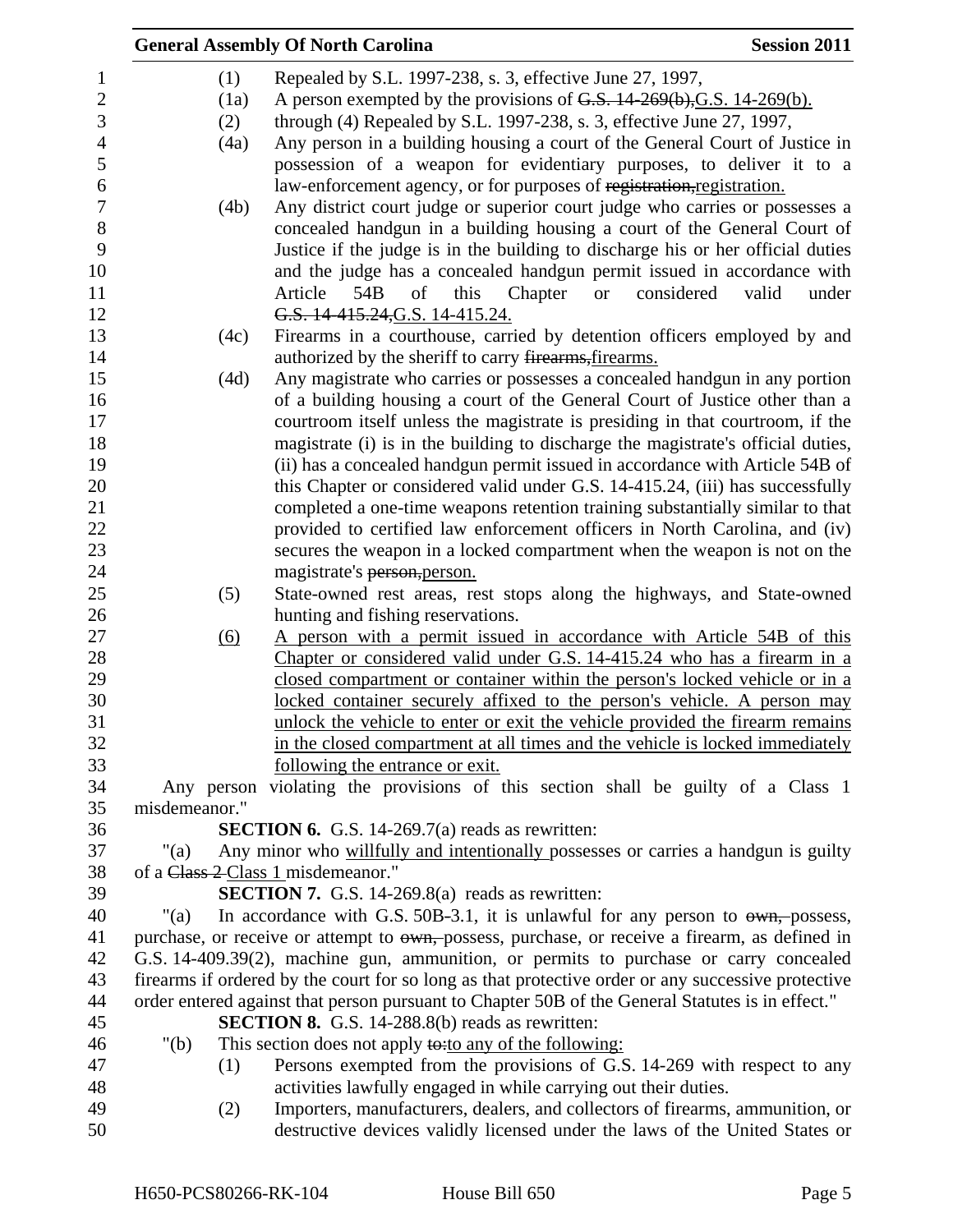|                  |                   | <b>General Assembly Of North Carolina</b>                                                            | <b>Session 2011</b> |
|------------------|-------------------|------------------------------------------------------------------------------------------------------|---------------------|
| $\mathbf 1$      |                   | the State of North Carolina, while lawfully engaged in activities authorized                         |                     |
| $\overline{2}$   |                   | under their licenses.                                                                                |                     |
| 3                | (3)               | Persons under contract with the United States, the State of North Carolina, or                       |                     |
| $\overline{4}$   |                   | any agency of either government, with respect to any activities lawfully                             |                     |
| 5                |                   | engaged in under their contracts.                                                                    |                     |
| 6                | (4)               | Inventors, designers, ordnance consultants and researchers, chemists,                                |                     |
| $\boldsymbol{7}$ |                   | physicists, and other persons lawfully engaged in pursuits designed to                               |                     |
| 8                |                   | enlarge knowledge or to facilitate the creation, development, or manufacture                         |                     |
| 9                |                   | of weapons of mass death and destruction intended for use in a manner                                |                     |
| 10               |                   | consistent with the laws of the United States and the State of North Carolina.                       |                     |
| 11               | <u>(5)</u>        | Persons who lawfully possess or own a weapon as defined in subsection (c)                            |                     |
| 12               |                   | of this section in compliance with 26 U.S.C. Chapter 53, §§ 5801-5871.                               |                     |
| 13               |                   | Nothing in this subdivision shall limit the discretion of the sheriff in                             |                     |
| 14               |                   | executing the paperwork required by the United States Bureau of Alcohol,                             |                     |
| 15               |                   | Tobacco and Firearms for such person to obtain the weapon."                                          |                     |
| 16               |                   | <b>SECTION 9.</b> G.S. 14-409(b) reads as rewritten:                                                 |                     |
| 17               | " $(b)$           | It shall be unlawful for any person, firm or corporation to manufacture, sell, give                  |                     |
| 18               |                   | away, dispose of, use or possess machine guns, submachine guns, or other like weapons as             |                     |
| 19               |                   | defined by subsection (a) of this section: Provided, however, that this subsection shall not apply   |                     |
| 20               | to the following: |                                                                                                      |                     |
| 21               |                   | Banks, merchants, and recognized business establishments for use in their respective places          |                     |
| 22               |                   | of business, who shall first apply to and receive from the sheriff of the county in which said       |                     |
| 23               |                   | business is located, a permit to possess the said weapons for the purpose of defending the said      |                     |
| 24               |                   | business; officers and soldiers of the United States Army, when in discharge of their official       |                     |
| 25               |                   | duties, officers and soldiers of the militia when called into actual service, officers of the State, |                     |
| 26               |                   | or of any county, city or town, charged with the execution of the laws of the State, when acting     |                     |
| 27               |                   | in the discharge of their official duties; the manufacture, use or possession of such weapons for    |                     |
| 28               |                   | scientific or experimental purposes when such manufacture, use or possession is lawful under         |                     |
| 29               |                   | federal laws and the weapon is registered with a federal agency, and when a permit to                |                     |
| 30               |                   | manufacture, use or possess the weapon is issued by the sheriff of the county in which the           |                     |
| 31               |                   | weapon is located. located; a person who lawfully possesses or owns a weapon as defined by           |                     |
| 32               |                   | subsection (a) of this section in compliance with 26 U.S.C. Chapter 53, §§ 5801-5871. Nothing        |                     |
| 33               |                   | in this subdivision shall limit the discretion of the sheriff in executing the paperwork required    |                     |
| 34               |                   | by the United States Bureau of Alcohol, Tobacco and Firearms for such person to obtain the           |                     |
| 35               |                   | weapon. Provided, further, that any bona fide resident of this State who now owns a machine          |                     |
| 36               |                   | gun used in former wars, as a relic or souvenir, may retain and keep same as his or her property     |                     |
| 37               |                   | without violating the provisions of this section upon his reporting said ownership to the sheriff    |                     |
| 38               |                   | of the county in which said person lives."                                                           |                     |
| 39               |                   | <b>SECTION 10.</b> G.S. 14-404(d) reads as rewritten:                                                |                     |
| 40               | " $(d)$           | Nothing in this Article shall apply to officers authorized by law to carry firearms if               |                     |
| 41               |                   | the officers identify themselves to the vendor or donor as being officers authorized by law to       |                     |
| 42               |                   | carry firearms and state that the purpose for the purchase of the firearms is directly related to    |                     |
| 43               |                   | the law officers' official duties.provide any of the following:                                      |                     |
| 44               | <u>(1)</u>        | A letter signed by the officer's supervisor or superior officer stating that the                     |                     |
| 45               |                   | officer is authorized by law to carry a firearm.                                                     |                     |
| 46               | (2)               | A current photographic identification card issued by the officer's employer.                         |                     |
| 47               | (3)               | A current photographic identification card issued by a State agency that                             |                     |
| 48               |                   | identifies the individual as a law enforcement officer certified by the State of                     |                     |
| 49               |                   | North Carolina.                                                                                      |                     |
| 50               | $\left(4\right)$  | A current identification card issued by the officer's employer and another                           |                     |
| 51               |                   | form of current photographic identification."                                                        |                     |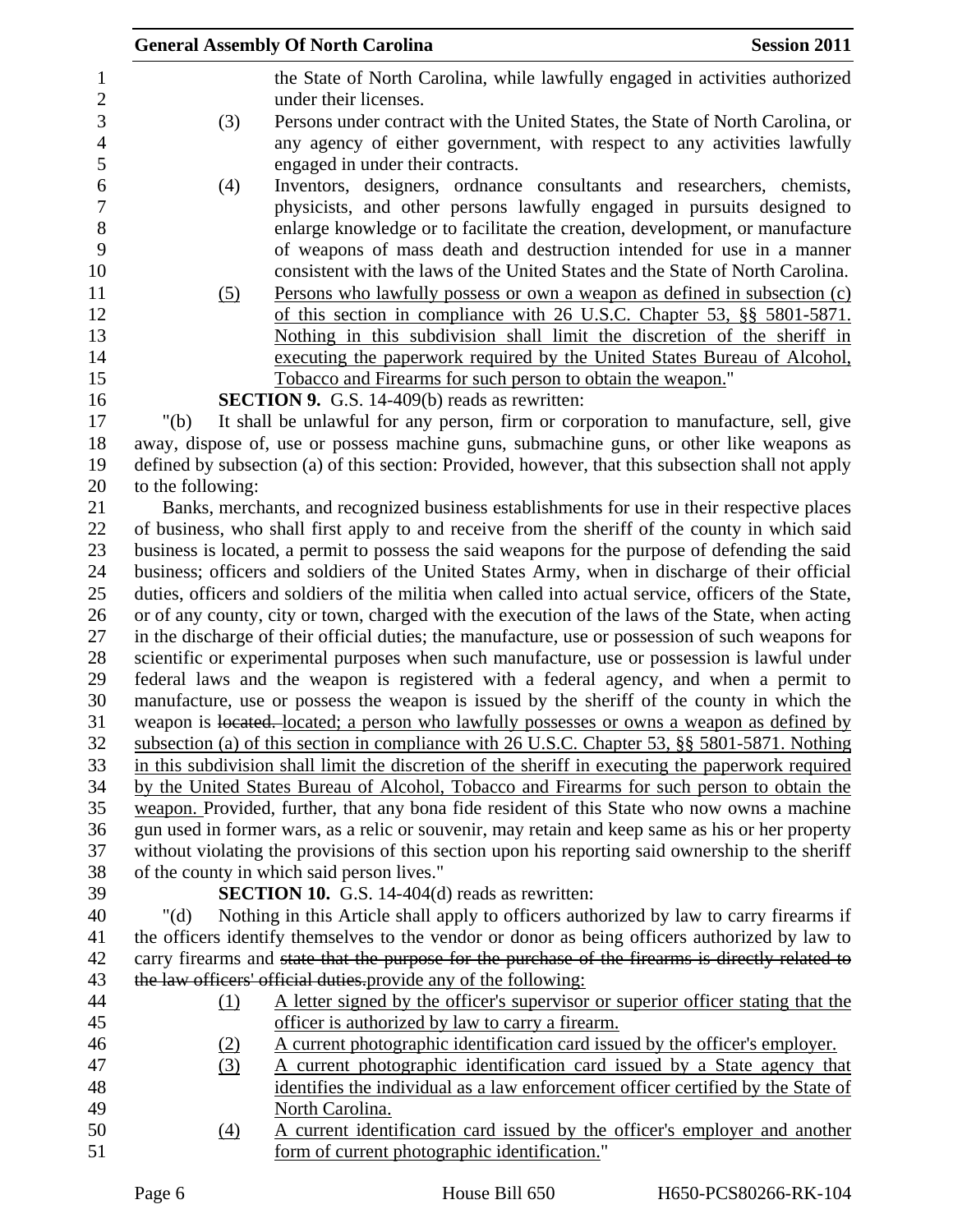|                 |                   | <b>General Assembly Of North Carolina</b>                                                                           | <b>Session 2011</b> |
|-----------------|-------------------|---------------------------------------------------------------------------------------------------------------------|---------------------|
|                 |                   | <b>SECTION 11.</b> Article 53A of Chapter 14 of the General Statutes is amended by                                  |                     |
|                 |                   | adding a new section to read:                                                                                       |                     |
|                 |                   | "§ 14-408.1. Solicit unlawful purchase of firearm; unlawful to provide materially false                             |                     |
|                 |                   | information regarding legality of firearm or ammunition transfer.                                                   |                     |
| <u>(a)</u>      |                   | The following definitions apply in this section:                                                                    |                     |
|                 | (1)               | <u>Ammunition. – Any cartridge, shell, or projectile designed for use in a</u>                                      |                     |
|                 |                   | firearm.                                                                                                            |                     |
|                 | (2)               | Firearm. $- A$ handgun, shotgun, or rifle which expels a projectile by action                                       |                     |
|                 |                   | of an explosion.                                                                                                    |                     |
|                 | (3)               | $\frac{H}{v}$ Handgun. – A pistol, revolver, or other gun that has a short stock and is                             |                     |
|                 |                   | designed to be held and fired by the use of a single hand.                                                          |                     |
|                 | $\underline{(4)}$ | Licensed dealer. $- A$ person who is licensed pursuant to 18 U.S.C. § 923 to                                        |                     |
|                 |                   | engage in the business of dealing in firearms.                                                                      |                     |
|                 | (5)               | Materially false information. - Information that portrays an illegal                                                |                     |
|                 |                   | transaction as legal or a legal transaction as illegal.                                                             |                     |
|                 | (6)               | Private seller. $-$ A person who sells or offers for sale any firearm, as defined                                   |                     |
|                 |                   | in G.S. 14-409.39, or ammunition.                                                                                   |                     |
| (b)             |                   | Any person who knowingly solicits, persuades, encourages, or entices a licensed                                     |                     |
|                 |                   | dealer or private seller of firearms or ammunition to transfer a firearm or ammunition under                        |                     |
|                 |                   | circumstances that the person knows would violate the laws of this State or the United States is                    |                     |
|                 |                   | guilty of a Class F felony.                                                                                         |                     |
| (c)             |                   | Any person who provides to a licensed dealer or private seller of firearms or                                       |                     |
|                 |                   | ammunition information that the person knows to be materially false information with the                            |                     |
|                 |                   | intent to deceive the dealer or seller about the legality of a transfer of a firearm or ammunition                  |                     |
|                 |                   | is guilty of a Class F felony.<br>Any person who willfully procures another to engage in conduct prohibited by this |                     |
| (d)             |                   | section shall be held accountable as a principal.                                                                   |                     |
| (e)             |                   | This section does not apply to a law enforcement officer acting in his or her official                              |                     |
|                 |                   | capacity or to a person acting at the direction of the law enforcement officer."                                    |                     |
|                 |                   | <b>SECTION 12.</b> G.S. 14-409.10 reads as written:                                                                 |                     |
|                 |                   | "§ 14-409.10. Purchase of rifles and shotguns out of State.                                                         |                     |
|                 |                   | It shall be lawful for citizens of this State to purchase rifles and shotguns and ammunition                        |                     |
|                 |                   | therefor in states contiguous to this State. Unless otherwise prohibited by law, a citizen of this                  |                     |
|                 |                   | State may purchase a firearm in another state if the citizen undergoes a background check that                      |                     |
|                 |                   | satisfies the law of the state of purchase and that includes an inquiry of the National Instant                     |                     |
|                 |                   | <b>Background Check System."</b>                                                                                    |                     |
|                 |                   | <b>SECTION 13.</b> G.S. 14-415.1 reads as rewritten:                                                                |                     |
|                 |                   | "§ 14-415.1. Possession of firearms, etc., by felon prohibited.                                                     |                     |
| (a)             |                   | It shall be unlawful for any person who has been convicted of a felony to purchase,                                 |                     |
|                 |                   | own, possess, or have in his custody, care, or control any firearm or any weapon of mass death                      |                     |
|                 |                   | and destruction as defined in G.S. 14-288.8(c). For the purposes of this section, a firearm is (i)                  |                     |
|                 |                   | any weapon, including a starter gun, which will or is designed to or may readily be converted to                    |                     |
|                 |                   | expel a projectile by the action of an explosive, or its frame or receiver, or (ii) any firearm                     |                     |
|                 |                   | muffler or firearm silencer. This section does not apply to an antique firearm, as defined in                       |                     |
| G.S. 14-409.11. |                   |                                                                                                                     |                     |
|                 |                   | Every person violating the provisions of this section shall be punished as a Class G felon.                         |                     |
| (b)             |                   | Prior convictions which cause disentitlement under this section shall only include:                                 |                     |
|                 | (1)               | Felony convictions in North Carolina that occur before, on, or after                                                |                     |
|                 |                   | December 1, 1995; and                                                                                               |                     |
|                 | (2)               | Repealed by Session Laws 1995, c. 487, s. 3, effective December 1, 1995.                                            |                     |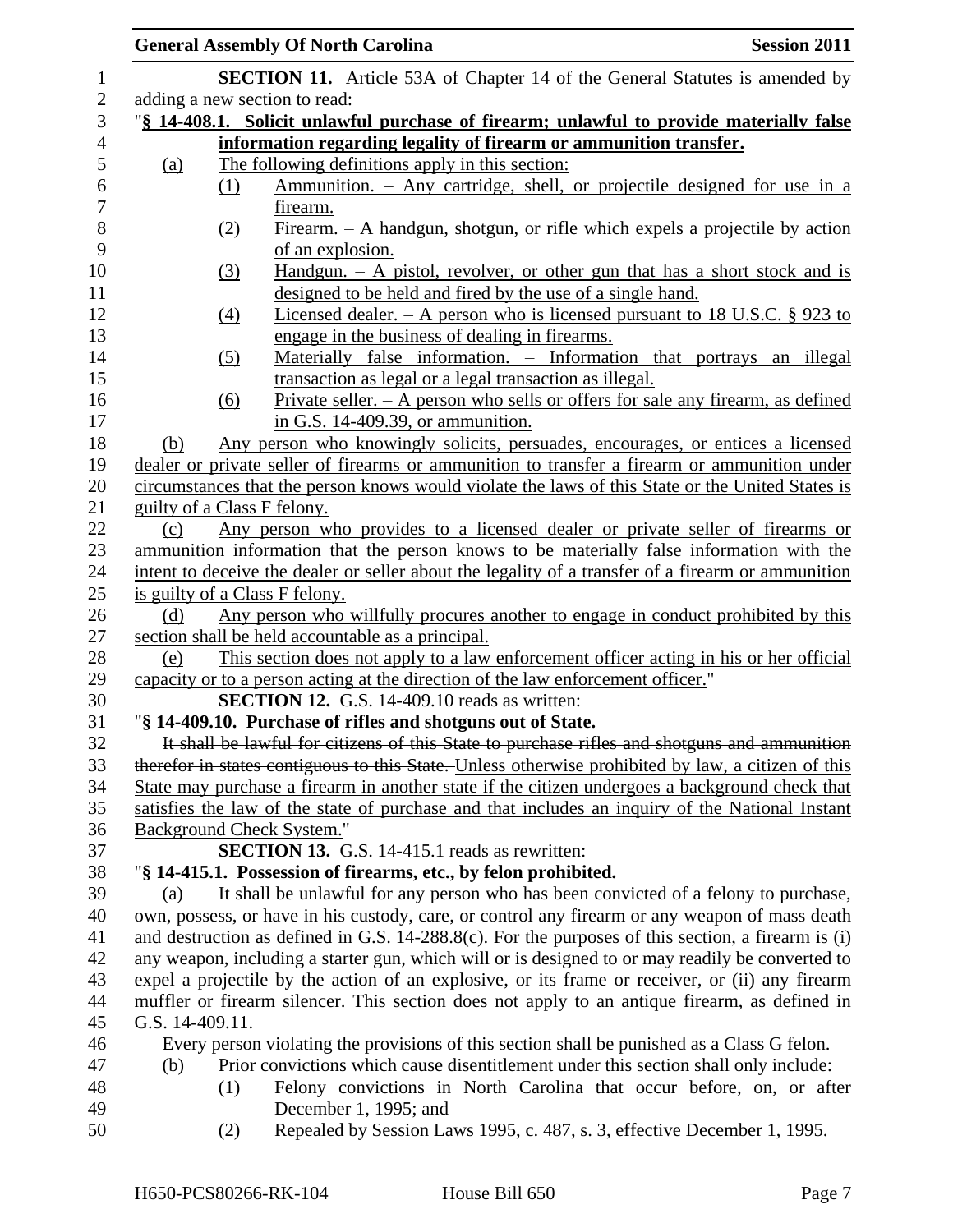|                | <b>General Assembly Of North Carolina</b><br><b>Session 2011</b>                                    |  |
|----------------|-----------------------------------------------------------------------------------------------------|--|
| 1              | Violations of criminal laws of other states or of the United States that occur<br>(3)               |  |
| $\sqrt{2}$     | before, on, or after December 1, 1995, and that are substantially similar to                        |  |
| 3              | the crimes covered in subdivision (1) which are punishable where committed                          |  |
| $\overline{4}$ | by imprisonment for a term exceeding one year.                                                      |  |
| 5              | When a person is charged under this section, records of prior convictions of any offense,           |  |
| 6              | whether in the courts of this State, or in the courts of any other state or of the United States,   |  |
| 7              | shall be admissible in evidence for the purpose of proving a violation of this section. The term    |  |
| 8              | "conviction" is defined as a final judgment in any case in which felony punishment, or              |  |
| 9              | imprisonment for a term exceeding one year, as the case may be, is permissible, authorized,         |  |
| 10             | without regard to the plea entered or to the sentence imposed. A judgment of a conviction of        |  |
| 11             | the defendant or a plea of guilty by the defendant to such an offense certified to a superior court |  |
| 12             | of this State from the custodian of records of any state or federal court shall be prima facie      |  |
| 13             | evidence of the facts so certified.                                                                 |  |
| 14             | The indictment charging the defendant under the terms of this section shall be<br>(c)               |  |
| 15             | separate from any indictment charging him with other offenses related to or giving rise to a        |  |
| 16             | charge under this section. An indictment which charges the person with violation of this section    |  |
| 17             | must set forth the date that the prior offense was committed, the type of offense and the penalty   |  |
| 18             | therefor, and the date that the defendant was convicted or plead guilty to such offense, the        |  |
| 19             | identity of the court in which the conviction or plea of guilty took place and the verdict and      |  |
| 20             | judgment rendered therein.                                                                          |  |
| 21             | This section does not apply to a person whose firearms rights have been restored<br>(d)             |  |
| 22             | under G.S. 14-415.4, unless the person is convicted of a subsequent felony after the petition to    |  |
| 23             | restore the person's firearms rights is granted who, pursuant to the law of the jurisdiction in     |  |
| 24             | which the conviction occurred, has been pardoned or has had his or her firearms rights restored     |  |
| 25             | if such restoration of rights could also be granted under North Carolina law.                       |  |
| 26             | This section does not apply and there is no disentitlement under this section if the<br>(e)         |  |
| 27             | felony conviction is a violation under the laws of North Carolina, another state, or the United     |  |
| 28             | States that pertains to antitrust violations, unfair trade practices, or restraints of trade."      |  |
| 29             | SECTION 14. G.S. 14-415.11 reads as rewritten:                                                      |  |
| 30             | "§ 14-415.11. Permit to carry concealed handgun; scope of permit.                                   |  |
| 31             | Any person who has a concealed handgun permit may carry a concealed handgun<br>(a)                  |  |
| 32             | unless otherwise specifically prohibited by law. The person shall carry the permit together with    |  |
| 33             | valid identification whenever the person is carrying a concealed handgun, shall disclose to any     |  |
| 34             | law enforcement officer that the person holds a valid permit and is carrying a concealed            |  |
| 35             | handgun when approached or addressed by the officer, and shall display both the permit and the      |  |
| 36             | proper identification upon the request of a law enforcement officer. In addition to these           |  |
| 37             | requirements, a military permittee whose permit has expired during deployment may carry a           |  |
| 38             | concealed handgun during the 90 days following the end of deployment and before the permit          |  |
| 39             | is renewed provided the permittee also displays proof of deployment to any law enforcement          |  |
| 40             | officer.                                                                                            |  |
| 41             | (b)<br>The sheriff shall issue a permit to carry a concealed handgun to a person who                |  |
| 42             | qualifies for a permit under G.S. 14-415.12. The permit shall be valid throughout the State for a   |  |
| 43             | period of five years from the date of issuance.                                                     |  |
| 44             | A Except as provided in G.S. 14-415.27, a permit does not authorize a person to<br>(c)              |  |
| 45             | carry a concealed handgun in any of the following:                                                  |  |
| 46             | areas Areas prohibited by G.S. 269.2, 14-269.3, 14-269.4, and<br>(1)                                |  |
| 47             | 14-277.2, G.S. 14-269.2, 14-269.3, and 14-277.2.                                                    |  |
| 48             | Areas prohibited<br>by G.S. $14-269.4$ , except<br>allowed<br>under<br>(2)<br>as                    |  |
| 49             | G.S. $14-269.4(6)$ .                                                                                |  |
| 50             | in In an area prohibited by rule adopted under G.S. 120-32.1, G.S. 120-32.1.<br>$\left(3\right)$    |  |
| 51             | in-In any area prohibited by 18 U.S.C. § 922 or any other federal-law, law.<br>$\left(4\right)$     |  |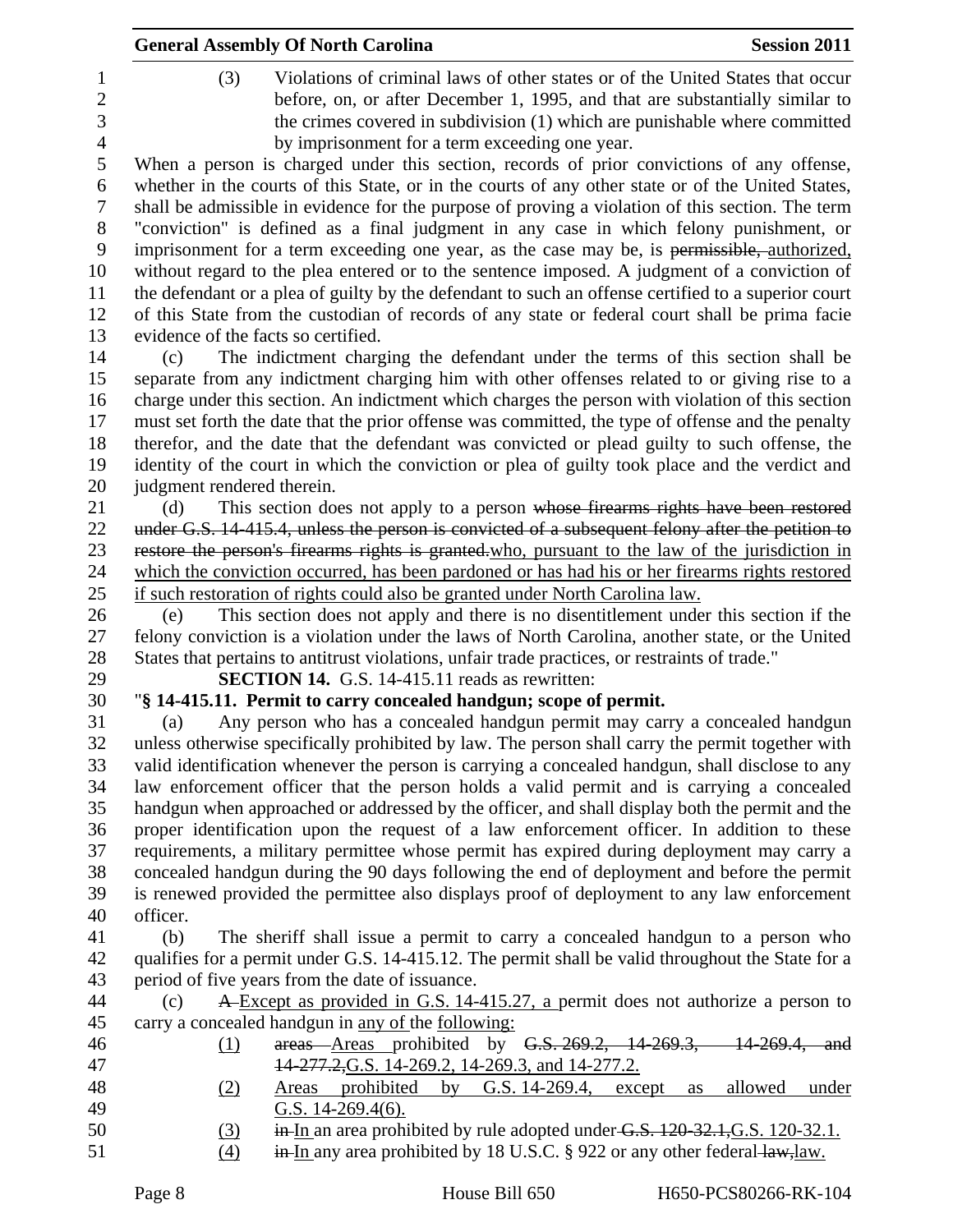|                      | <b>General Assembly Of North Carolina</b>                                                                                                         | <b>Session 2011</b>  |
|----------------------|---------------------------------------------------------------------------------------------------------------------------------------------------|----------------------|
| (5)                  | in In a law enforcement or correctional facility, facility.                                                                                       |                      |
| (6)                  | in In a building housing only State or federal offices, offices.                                                                                  |                      |
| (7)                  | in-In an office of the State or federal government that is not located in a                                                                       |                      |
|                      | exclusively<br>occupied<br>by<br>the<br>building<br><b>State</b>                                                                                  | federal<br><b>or</b> |
|                      | government, government.                                                                                                                           |                      |
| (8)                  | -a financial institution, or on any other premises, except state-owned rest                                                                       |                      |
|                      | areas or state owned rest stops along the highways, On any private premises                                                                       |                      |
|                      | where notice that carrying a concealed handgun is prohibited by the posting                                                                       |                      |
|                      | of a conspicuous notice or statement by the person in legal possession or                                                                         |                      |
|                      | control of the premises.                                                                                                                          |                      |
| (c1)                 | Any person who has a concealed handgun permit may carry a concealed handgun on                                                                    |                      |
|                      | the grounds or waters of a park within the State Parks System as defined in G.S. 113-44.9.                                                        |                      |
| (c2)                 | It shall be unlawful for a person, with or without a permit, to carry a concealed                                                                 |                      |
|                      | handgun while consuming alcohol or at any time while the person has remaining in his-the                                                          |                      |
|                      | person's body any alcohol or in his the person's blood a controlled substance previously                                                          |                      |
|                      | consumed, but a person does not violate this condition if a controlled substance in his the                                                       |                      |
|                      | person's blood was lawfully obtained and taken in therapeutically appropriate amounts amounts                                                     |                      |
|                      | or if the person is on the person's own property.                                                                                                 |                      |
| (c3)                 | As provided in G.S. 14-269.4(5), it shall be lawful for a person to carry any firearm                                                             |                      |
|                      | openly, or to carry a concealed handgun with a concealed carry permit, at any State-owned rest                                                    |                      |
|                      | area, at any State-owned rest stop along the highways, and at any State-owned hunting and                                                         |                      |
| fishing reservation. |                                                                                                                                                   |                      |
| (d)                  | A person who is issued a permit shall notify the sheriff who issued the permit of any                                                             |                      |
|                      | change in the person's permanent address within 30 days after the change of address. If a permit                                                  |                      |
|                      | is lost or destroyed, the person to whom the permit was issued shall notify the sheriff who                                                       |                      |
|                      | issued the permit of the loss or destruction of the permit. A person may obtain a duplicate                                                       |                      |
|                      |                                                                                                                                                   |                      |
|                      | permit by submitting to the sheriff a notarized statement that the permit was lost or destroyed<br>and paying the required duplicate permit fee." |                      |
|                      |                                                                                                                                                   |                      |
|                      | <b>SECTION 15.</b> G.S. 14-415.13(a)(5) reads as rewritten:                                                                                       |                      |
| "(a)                 | A person shall apply to the sheriff of the county in which the person resides to                                                                  |                      |
|                      | obtain a concealed handgun permit. The applicant shall submit to the sheriff all of the                                                           |                      |
| following:           |                                                                                                                                                   |                      |
|                      |                                                                                                                                                   |                      |
| (5)                  | A release, in a form to be prescribed by the Administrative Office of the                                                                         |                      |
|                      | Courts, that authorizes and requires disclosure to the sheriff of any records                                                                     |                      |
|                      | concerning the mental health or capacity of the applicant.applicant to be                                                                         |                      |
|                      | used for the sole purpose of determining whether the applicant is                                                                                 |                      |
|                      | disqualified for a permit under the provisions of G.S. 14-415.12. This                                                                            |                      |
|                      | provision does not prohibit submitting information related to involuntary                                                                         |                      |
|                      | commitment to the National Instant Criminal Background Check System                                                                               |                      |
|                      | $(NICS).$ "                                                                                                                                       |                      |
|                      | <b>SECTION 16.</b> G.S. 14-415.14(b) reads as rewritten:                                                                                          |                      |
| " $(b)$              | The permit application shall also contain a warning substantially as follows:                                                                     |                      |
|                      | "CAUTION: Federal law and State law on the possession of handguns and firearms may                                                                |                      |
|                      | differ. If you are prohibited by federal law from possessing a handgun or a firearm, you may be                                                   |                      |
|                      | prosecuted in federal court. A State permit is not a defense to a federal prosecution.""                                                          |                      |
|                      | <b>SECTION 17.</b> G.S. 14-415.15 reads as rewritten:                                                                                             |                      |
|                      | "§ 14-415.15. Issuance or denial of permit.                                                                                                       |                      |
| (a)                  | Except as permitted under subsection (b) of this section, within 9045 days after                                                                  |                      |
|                      | receipt of the items listed in G.S. 14-415.13 from an applicant, and receipt of the required                                                      |                      |
|                      | records concerning the mental health or capacity of the applicant, the sheriff shall either issue                                                 |                      |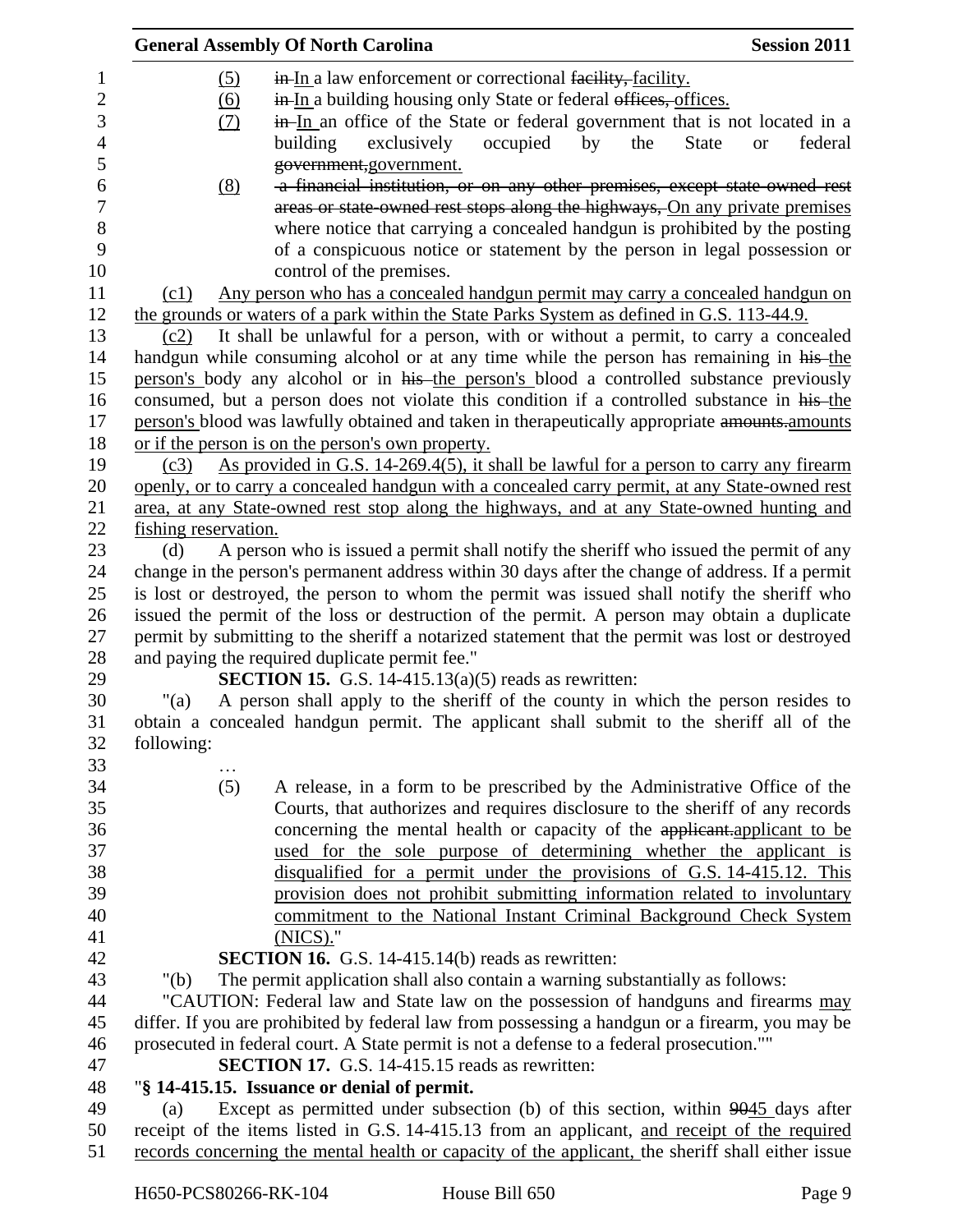or deny the permit. The sheriff may conduct any investigation necessary to determine the qualification or competency of the person applying for the permit, including record checks. (b) Upon presentment to the sheriff of the items required under G.S. 14-415.13 (a)(1),

 (2), and (3), the sheriff may issue a temporary permit for a period not to exceed 9045 days to a person who the sheriff reasonably believes is in an emergency situation that may constitute a risk of safety to the person, the person's family or property. The applicant may submit proof of a protective order issued under G.S. 50B-3 for the protection of the applicant as evidence of an emergency situation. The temporary permit may not be renewed and may be revoked by the sheriff without a hearing.

 (c) A person's application for a permit shall be denied only if the applicant fails to qualify under the criteria listed in this Article. If the sheriff denies the application for a permit, 12 the sheriff shall, within  $90-45$  days, notify the applicant in writing, stating the grounds for denial. An applicant may appeal the denial, revocation, or nonrenewal of a permit by petitioning a district court judge of the district in which the application was filed. The determination by the court, on appeal, shall be upon the facts, the law, and the reasonableness of the sheriff's refusal. The determination by the court shall be final."

**SECTION 18.** G.S. 14-415.16 reads as rewritten:

## "**§ 14-415.16. Renewal of permit.**

 (a) At least 45 days prior to the expiration date of a permit, the sheriff of the county where the permit was issued shall send a written notice to the permittee explaining that the permit is about to expire and including information about the requirements for renewal of the permit. The notice shall be sent by first class mail to the last known address of the permittee. Failure to receive a renewal notice shall not relieve a permittee of requirements imposed in this section for renewal of the permit.

 (b) The holder of a permit shall apply to renew the permit within the 90-day period prior to its expiration date by filing with the sheriff of the county in which the person resides a 27 renewal form provided by the sheriff's office, a notarized an affidavit stating that the permittee remains qualified under the criteria provided in this Article, a newly administered full set of the permittee's fingerprints, and a renewal fee.

 (c) Upon receipt of the completed renewal application, including the permittee's fingerprints, application and the appropriate payment of fees, the sheriff shall determine if the permittee remains qualified to hold a permit in accordance with the provisions of G.S. 14-415.12. The permittee's criminal history shall be updated, including with another inquiry of the National Instant Criminal Background Check System (NICS), and the sheriff may waive the requirement of taking another firearms safety and training course. If the permittee applies for a renewal of the permit within the 90-day period prior to its expiration date and if the permittee remains qualified to have a permit under G.S. 14-415.12, the sheriff shall renew the permit. The permit of a permittee who complies with this section shall remain valid beyond the expiration date of the permit until the permittee either receives a renewal permit or is denied a renewal permit by the sheriff.

 (d) No fingerprints shall be required for a renewal permit if the applicant's fingerprints were submitted to the State Bureau of Investigation after June 30, 2001, on the Automated Fingerprint Information System (AFIS) as prescribed by the State Bureau of Investigation.

 (e) If the permittee does not apply to renew the permit prior to its expiration date, but does apply to renew the permit within 60 days after the permit expires, the sheriff may waive the requirement of taking another firearms safety and training course. This subsection does not extend the expiration date of the permit."

**SECTION 19.** G.S. 14-415.17 reads as rewritten:

### "**§ 14-415.17. Permit; sheriff to retain and make available to law enforcement agencies a list of permittees.**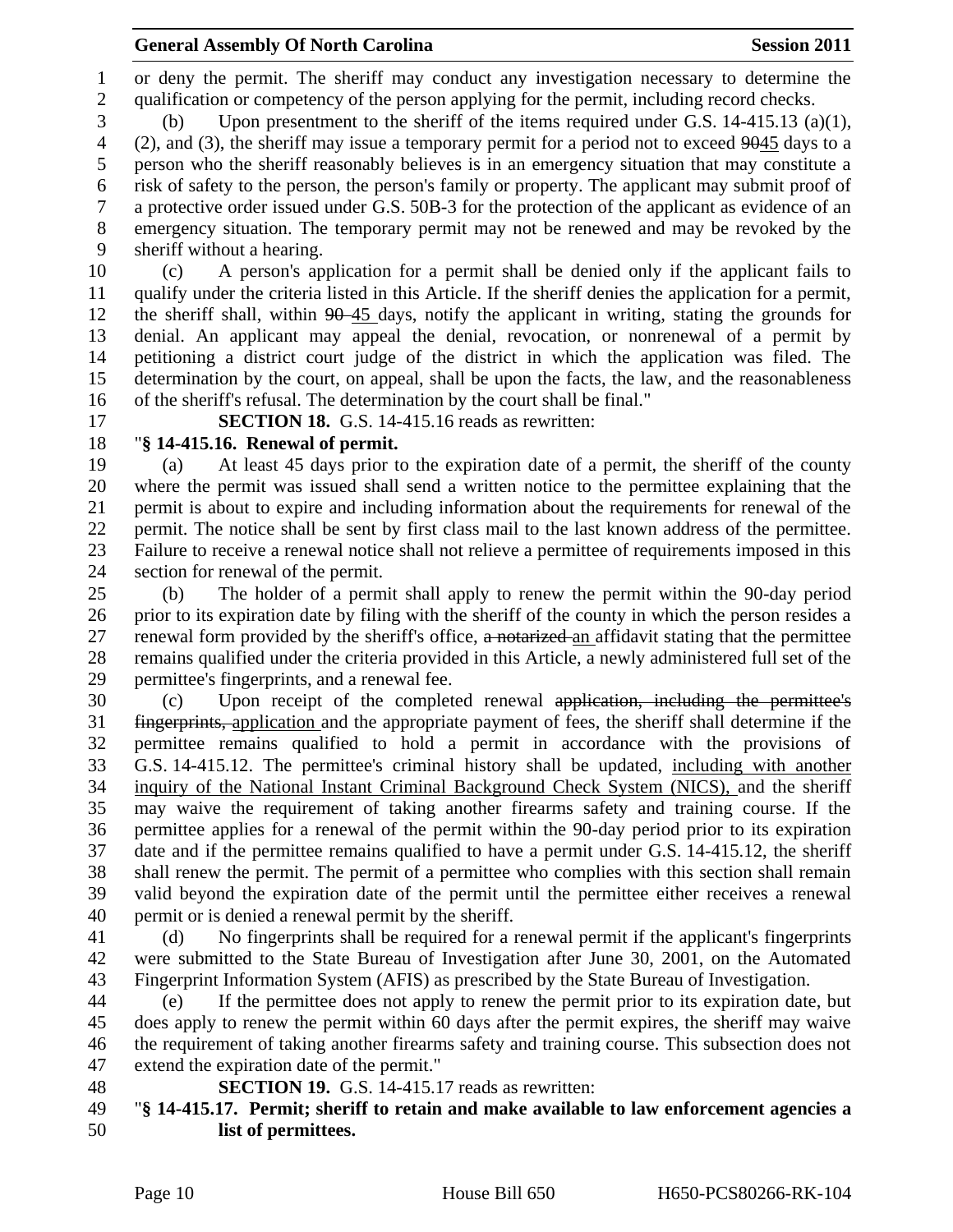# **General Assembly Of North Carolina Session 2011**

| $\mathbf{1}$     | The permit shall be in a certificate form, as prescribed by the Administrative Office of the                                                                                            |
|------------------|-----------------------------------------------------------------------------------------------------------------------------------------------------------------------------------------|
| $\overline{2}$   | Courts, that is approximately the size of a North Carolina drivers license. It shall bear the                                                                                           |
| 3                | signature, name, address, date of birth, and social security number of the permittee, and the                                                                                           |
| $\overline{4}$   | drivers license identification number used in applying for the permit. The sheriff shall maintain                                                                                       |
| 5                | a listing-listing, including the identifying information, of those persons who are issued a permit                                                                                      |
| 6                | and any pertinent information regarding the issued permit. permit. The permit information shall                                                                                         |
| $\boldsymbol{7}$ | be available upon request to all State and local law enforcement agencies.                                                                                                              |
| 8                | Within five days of the date a permit is issued, the sheriff shall send a copy of the permit to                                                                                         |
| 9                | the State Bureau of Investigation. The State Bureau of Investigation shall make this information                                                                                        |
| 10               | available to law enforcement officers and clerks of court on a statewide system."                                                                                                       |
| 11               | <b>SECTION 20.</b> G.S. 14-415.18(a) reads as rewritten:                                                                                                                                |
| 12               | The sheriff of the county where the permit was issued or the sheriff of the county<br>"(a)                                                                                              |
| 13               | where the person resides may revoke a permit subsequent to a hearing for any of the following                                                                                           |
| 14               | reasons:                                                                                                                                                                                |
| 15               | Fraud or intentional or and material misrepresentation in the obtaining of a<br>(1)                                                                                                     |
| 16               | permit.                                                                                                                                                                                 |
| 17               | Misuse of a permit, including lending or giving a permit or a duplicate<br>(2)                                                                                                          |
| 18               | permit to another person, duplicating materially altering a permit, or using a                                                                                                          |
| 19               | permit with the intent to unlawfully cause harm to a person or property. It                                                                                                             |
| 20               | shall not be considered misuse of a permit to provide a duplicate of the                                                                                                                |
| 21               | permit to a vender for record-keeping purposes.                                                                                                                                         |
| 22               | The doing of an act or existence of a condition which would have been<br>(3)                                                                                                            |
| 23               | grounds for the denial of the permit by the sheriff.                                                                                                                                    |
| 24               | The violation of any of the terms of this Article.<br>(4)                                                                                                                               |
| 25               | The applicant is adjudicated guilty of or receives a prayer for judgment<br>(5)                                                                                                         |
| 26               | continued for a crime which would have disqualified the applicant from                                                                                                                  |
| 27               | initially receiving a permit.                                                                                                                                                           |
| 28               | A permittee may appeal the revocation, or nonrenewal of a permit by petitioning a district                                                                                              |
| 29               | court judge of the district in which the applicant resides. The determination by the court, on                                                                                          |
| 30               | appeal, shall be upon the facts, the law, and the reasonableness of the sheriff's refusal."                                                                                             |
| 31               | <b>SECTION 21.(a)</b> G.S. 14-415.21 reads as rewritten:                                                                                                                                |
| 32               | "§ 14-415.21. Violations of this Article punishable as an infraction and a Class 2                                                                                                      |
| 33               | misdemeanor.infraction.                                                                                                                                                                 |
| 34               | A person who has been issued a valid permit who is found to be carrying a<br>(a)                                                                                                        |
| 35               | concealed handgun without the permit in the person's possession or who fails to disclose to any                                                                                         |
| 36               | law enforcement officer that the person holds a valid permit and is carrying a concealed                                                                                                |
| 37               | handgun, as required by G.S. 14-415.11, shall be guilty of an infraction for the first offense and                                                                                      |
| 38               | shall be punished in accordance with G.S. 14-3.1. In lieu of paying a fine for the first offense,                                                                                       |
| 39               | the person may surrender the permit. Subsequent offenses for failing to carry a valid permit or                                                                                         |
| 40               | for failing to make the necessary disclosures to a law enforcement officer as required by                                                                                               |
| 41               | G.S. 14-415.11 shall be punished in accordance with subsection (b) of this section.                                                                                                     |
| 42               | A person who violates the provisions of this Article other than as set forth in<br>(b)                                                                                                  |
| 43               | subsection (a) of this section is guilty of a Class 2 misdemeanor."                                                                                                                     |
| 44               | <b>SECTION 21.(b)</b> G.S. 14-415.23 reads as rewritten:                                                                                                                                |
| 45               | "§ 14-415.23. Statewide uniformity.                                                                                                                                                     |
| 46<br>47         | It is the intent of the General Assembly to prescribe a uniform system for the regulation of                                                                                            |
| 48               | legally carrying a concealed handgun. To insure uniformity, no political subdivisions, boards,                                                                                          |
| 49               | or agencies of the State nor any county, city, municipality, municipal corporation, town,                                                                                               |
| 50               | township, village, nor any department or agency thereof, may enact ordinances, rules, or<br>regulations concerning legally carrying a concealed handgun. A unit of local government may |
| 51               | adopt an ordinance to permit the posting of a prohibition against carrying a concealed handgun,                                                                                         |
|                  |                                                                                                                                                                                         |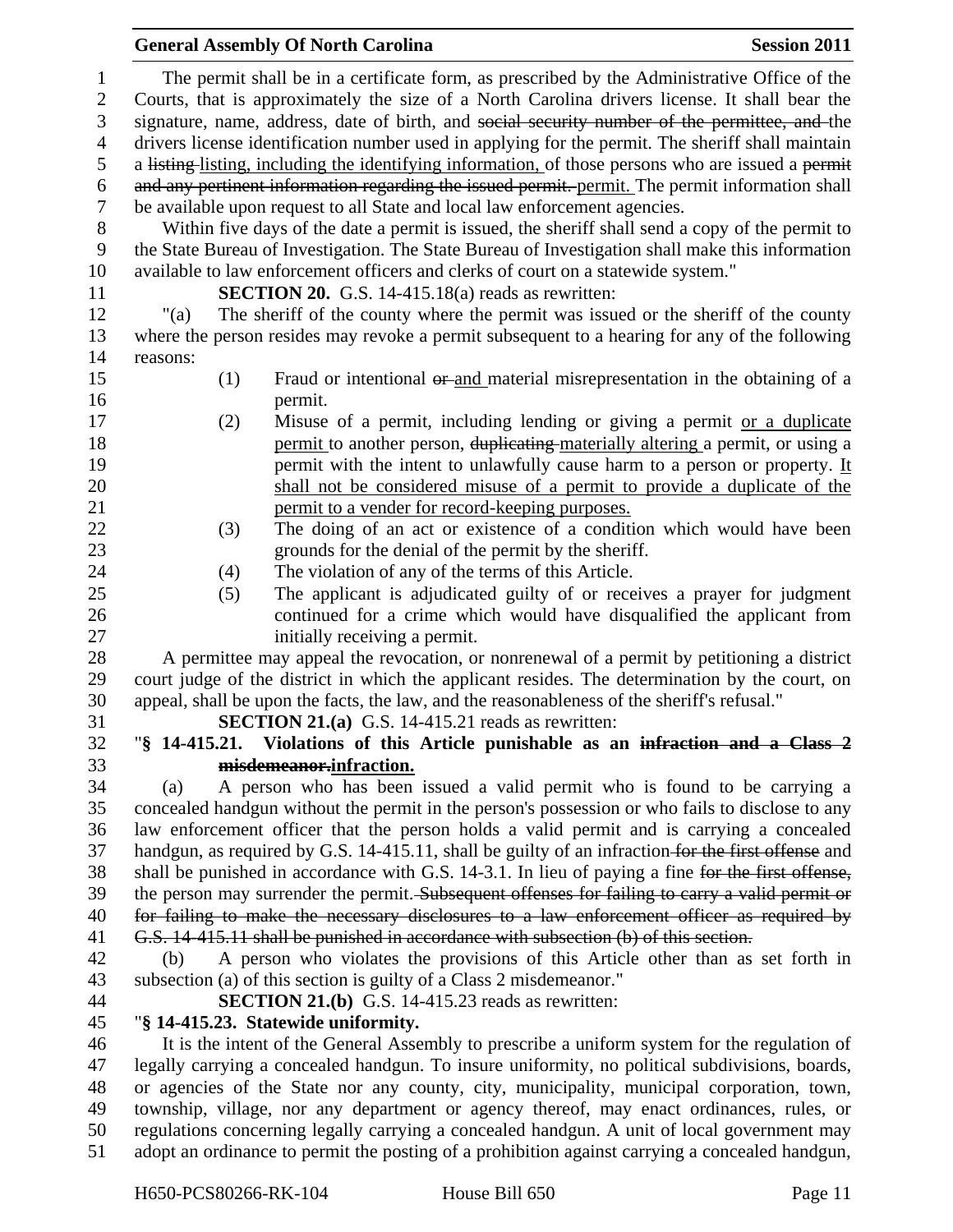#### **General Assembly Of North Carolina Session 2011**

 in accordance with G.S. 14-415.11(c), on local government buildings, their appurtenant 2 premises, and parks buildings and their appurtenant premises. A unit of local government may adopt an ordinance to prohibit, by posting, the carrying of a concealed handgun on municipal and county recreational facilities that are specifically identified by the unit of local government. If a unit of local government adopts such an ordinance with regard to recreational facilities, then the concealed handgun permittee may, nevertheless, secure the handgun in a locked vehicle within the trunk, glove box, or other enclosed compartment or area within or on the motor vehicle. For purposes of this section, the term "recreational facilities" includes only the following: a playground, an athletic field, a swimming pool, and an athletic facility." **SECTION 22.(a)** G.S. 14-415.24 reads as rewritten: "**§ 14-415.24. Reciprocity; out-of-state handgun permits.** (a) A valid concealed handgun permit or license issued by another state is valid in 13 North Carolina if that state grants the same right to residents of North Carolina who have valid concealed handgun permits issued pursuant to this Article in their possession while carrying concealed weapons in that state.North Carolina. (b) The Attorney General shall maintain a registry of states that meet the requirements of this section on the North Carolina Criminal Information Network and make the registry available to law enforcement officers for investigative purposes. (c) Every 12 months after the effective date of this subsection, the Department of Justice shall make written inquiry of the concealed handgun permitting authorities in each other state as to: (i) whether a North Carolina resident may carry a concealed handgun in their state based upon having a valid North Carolina concealed handgun permit and (ii) whether a North Carolina resident may apply for a concealed handgun permit in that state based upon having a valid North Carolina concealed handgun permit. The Department of Justice shall attempt to secure from each state permission for North Carolina residents who hold a valid North Carolina concealed handgun permit to carry a concealed handgun in that state, either on the basis of the North Carolina permit or on the basis that the North Carolina permit is sufficient to permit the issuance of a similar license or permit by the other state." **SECTION 22.(b)** Article 54B of Chapter 14 of the General Statutes is amended by adding a new section to read: "**§ 14-415.27. Expanded permit scope for district attorneys, assistant district attorneys, and investigators employed by office of the district attorney.** Notwithstanding G.S. 14-415.11(c), any person who is a district attorney, an assistant district attorney, or an investigator employed by the office of a district attorney and who has a concealed handgun permit issued pursuant to this Article or that is considered valid under G.S. 14-415.24 is not subject to the restrictions and prohibitions set out in G.S. 14-415.11(c) and may carry a concealed handgun in the areas listed in G.S. 14-415.11(c) unless otherwise prohibited by federal law." **SECTION 23.** G.S. 50B-3.1(d) reads as rewritten: "(d) Surrender. – Upon service of the order, the defendant shall immediately surrender to the sheriff possession of all firearms, machine guns, ammunition, permits to purchase firearms, and permits to carry concealed firearms that are in the care, custody, possession, ownership, or control of the defendant. In the event that weapons cannot be surrendered at the time the order is served, the defendant shall surrender the firearms, ammunitions, and permits to the sheriff within 24 hours of service at a time and place specified by the sheriff. The sheriff shall store the firearms or contract with a licensed firearms dealer to provide storage. (1) If the court orders the defendant to surrender firearms, ammunition, and permits, the court shall inform the plaintiff and the defendant of the terms of the protective order and include these terms on the face of the order, 50 including that the defendant is prohibited from owning, possessing,

51 purchasing, or receiving or attempting to  $\overline{\text{ewn}}$ , possess, purchase, or receive